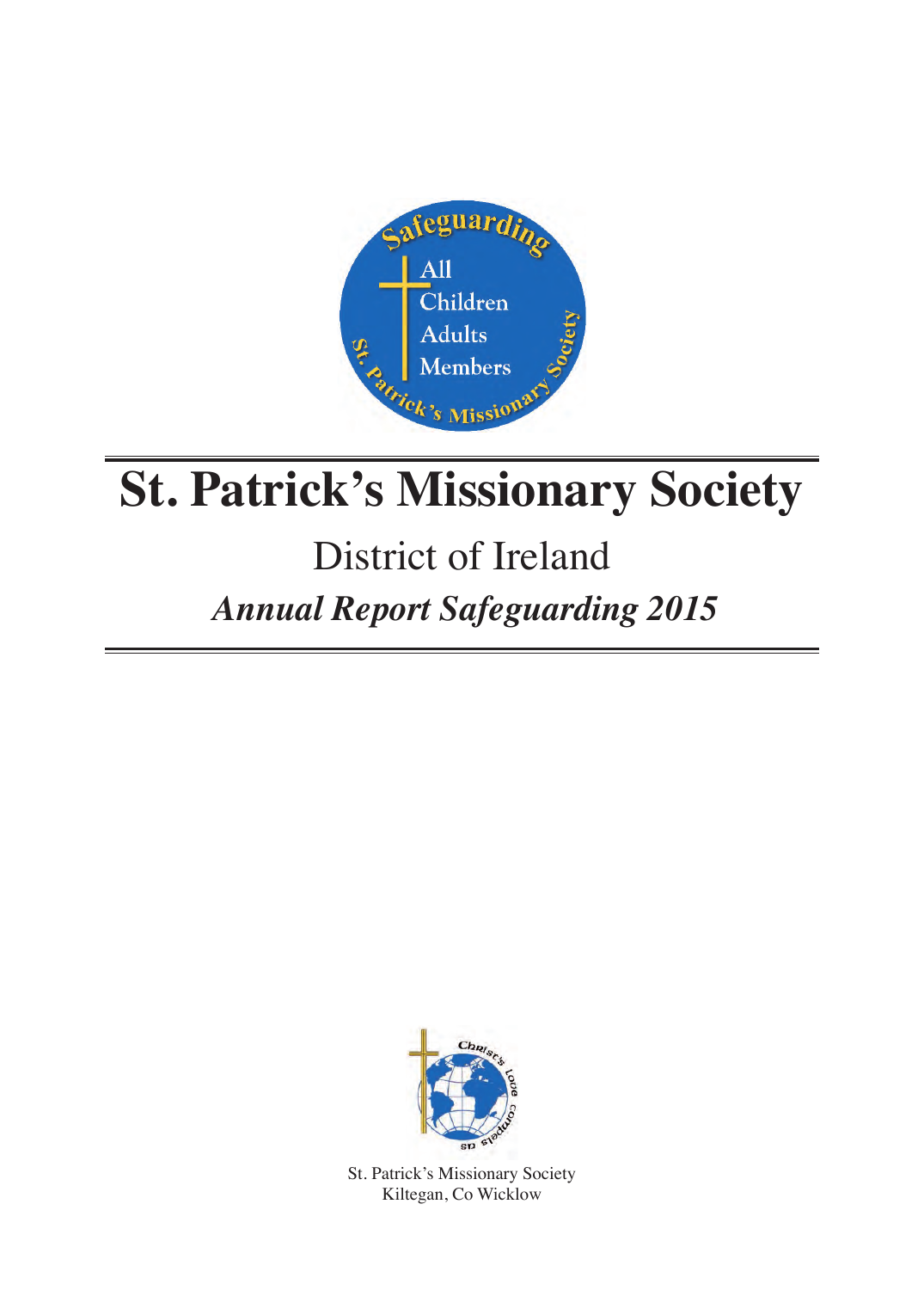

#### **SAFEGUARDING COMMITTEE REPORT 2015 DISTRICT OF IRELAND ST. PATRICK'S MISSIONARY SOCIETY**



#### ! **Meetings**

The committee met on four occasions, as planned: in February, June, October and December. Each meeting was minuted and the minutes signed by Sandra Neville (Chairperson).

#### $\triangleright$  Areas of work addressed by the committee were:

#### Auditing and review:

Annual report 2014 finalised and submitted to NBSCCCI. Annual report 2015 conducted and prepared for submission to NBSCCCI.

#### **Development or revision of certain procedures**

(a) introduction of a confidentiality statement for all involved in safeguarding/leadership roles.

(b) procedure/form for the use of Society property, i.e. Slí an Chroí 

 (c) development of an interim data protection policy

(d) consideration of the safeguarding of vulnerable adults

 (e) consideration of implications of new legislation

#### **Training and support:**

A report on training and support activities was delivered and discussed at each meeting. Annual training plan and report form part of this annual report. Two workshops on safeguarding were provided with guest speakers in April  $\&$ July.

**Communication of the safeguarding message:** One newsletter produced and circulated.

#### ! **Membership**

Fr Tommy Grennan retired from the committee and Fr David Walsh replaced him.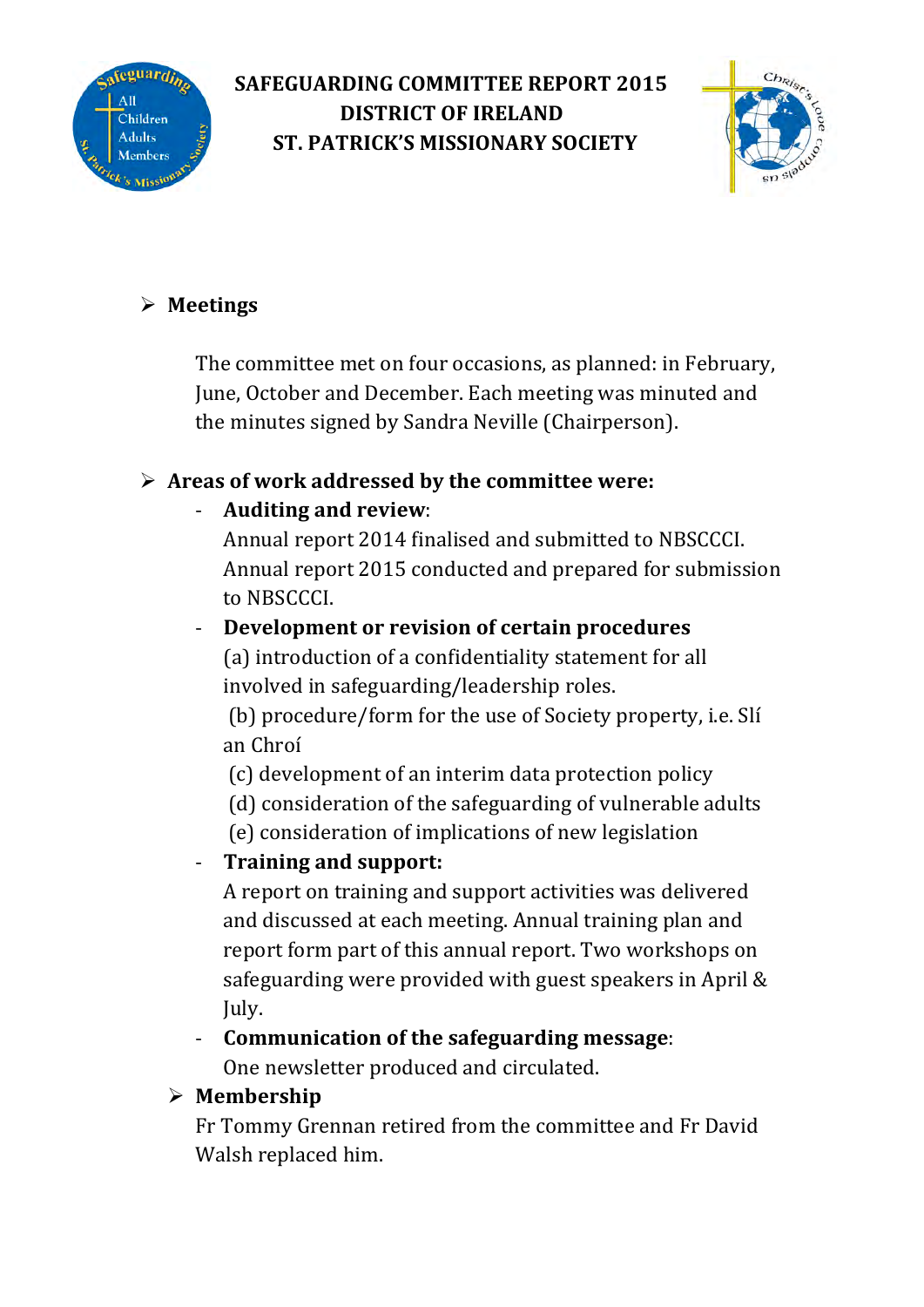

# Training Report Safeguarding 2015<br>St. Patrick's Missionary Society



Green: Safeguarding Training Blue: NBSCCCI Training Red: Safeguarding Workshop

| <b>TRAINING</b>               | <b>DELIVERED BY</b>  | <b>DATE</b>             | <b>ATTENDANCE</b>                                   |                |
|-------------------------------|----------------------|-------------------------|-----------------------------------------------------|----------------|
| Church Inquires for Religious | <b>NBSCCCI</b>       |                         | Fr John Marren, Fr Tomás O'Connor & Sandra Neville  | $\overline{3}$ |
|                               | Fr Aidan McGrath     | 8 <sup>th</sup> January |                                                     |                |
| Safeguarding Information      | Sandra Neville       |                         |                                                     | 12             |
| <b>Session</b>                |                      | 26 <sup>th</sup>        | 12 Administration Staff                             |                |
|                               |                      | January                 |                                                     |                |
| Safeguarding Information      | Sandra Neville       |                         |                                                     | 10             |
| Session                       |                      | 27 <sup>th</sup>        | 5 Staff & 5 Clergy                                  |                |
|                               |                      | January                 |                                                     |                |
| Safeguarding Information      | Sandra Neville       |                         |                                                     | 6              |
| <b>Session</b>                |                      | 2 <sup>nd</sup>         | 5 Staff & 1 Clergy                                  |                |
|                               |                      | February                |                                                     |                |
| Safeguarding Information      | Sandra Neville       | $10^{\text{th}}$        |                                                     | 8              |
| <b>Session</b>                |                      | February                | 7 Staff & 1 Clergy                                  |                |
| Safeguarding Information      | Sandra Neville       | $11^{\text{th}}$        |                                                     | $\overline{4}$ |
| <b>Session</b>                |                      | February                | 4 Staff                                             |                |
| Safeguarding Information      | Sandra Neville       | 16 <sup>th</sup>        |                                                     | 6              |
| <b>Session</b>                |                      | February                | 6 Staff                                             |                |
| <b>National Safeguarding</b>  | <b>NBSCCCI</b>       | $27^{th} - 28^{th}$     |                                                     | $\mathbf{1}$   |
| Conference                    | Various Speakers     | February                | Sandra Neville                                      |                |
| Safeguarding Workshop         | Sandra Neville,      |                         | 14 Clergy with specific safeguarding and leadership |                |
|                               | Dr. Melissa Darmody, |                         | roles                                               | 14             |
|                               | Mr. Gerry Deegan,    | 21 <sup>st</sup> April  |                                                     |                |
|                               | Fr Gerard Tanham &   |                         |                                                     |                |
|                               | Sr. Nuala O'Gorman   |                         |                                                     |                |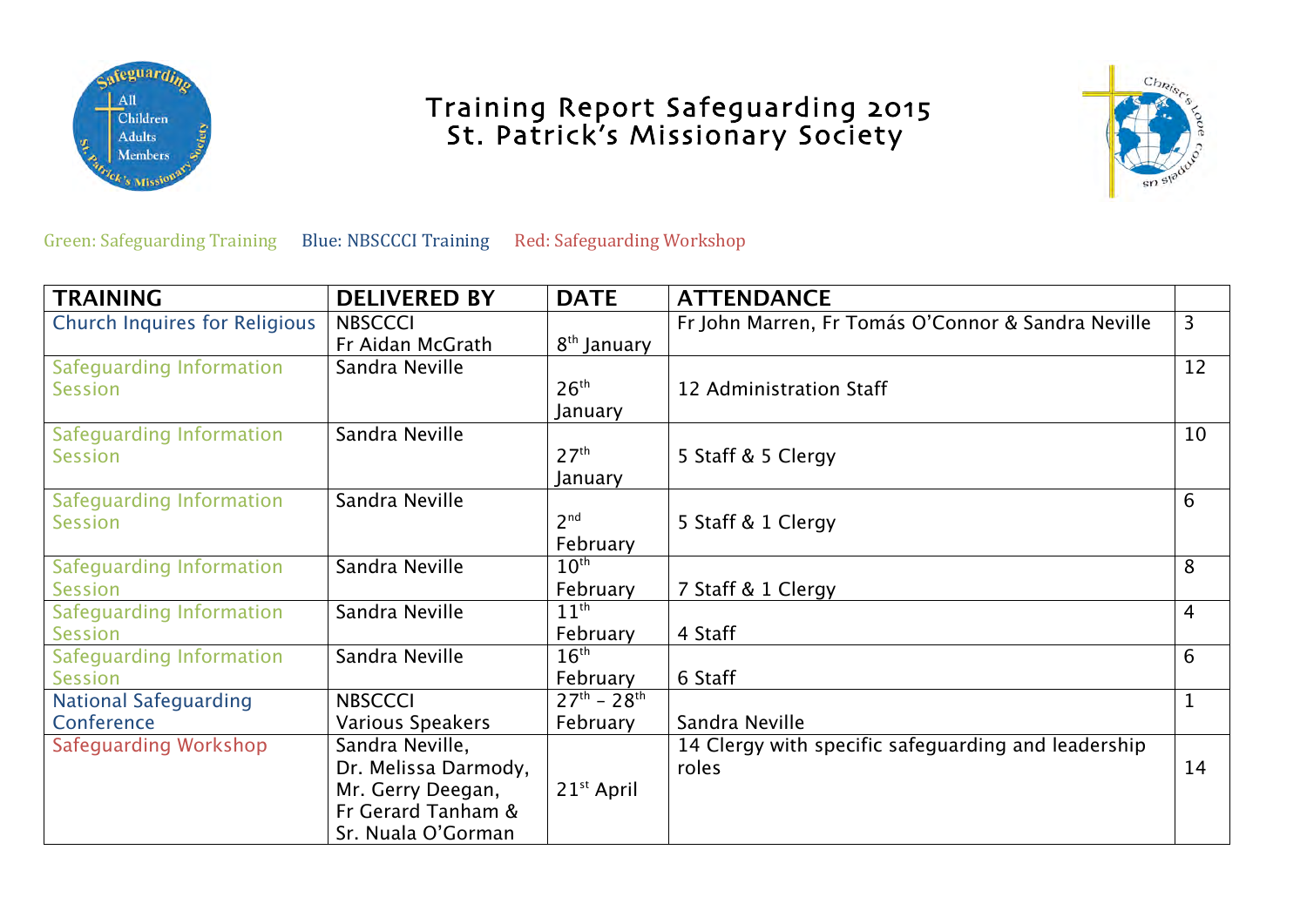| <b>TRAINING</b>                  | <b>DELIVERED BY</b> | <b>DATE</b>          | <b>ATTENDANCE</b>                  |                |
|----------------------------------|---------------------|----------------------|------------------------------------|----------------|
| <b>Designated Liaison Person</b> | <b>NBSCCCI</b>      |                      |                                    |                |
| <b>Training</b>                  | <b>Niall Moore</b>  | $13th$ May           | Fr Brian Maguire                   |                |
| Safeguarding Information         | Sandra Neville      | $19th$ June          |                                    |                |
| <b>Session</b>                   |                     |                      | 5 Staff & 3 Clergy                 | 8              |
| Reflecting on Safeguarding       | Sandra Neville,     |                      |                                    |                |
|                                  | Fr Michael Browne & | $13th$ July          | 30 Clergy                          | 30             |
|                                  | Fr John Marren      |                      |                                    |                |
| <b>National Case Management</b>  | <b>NBSCCCI</b>      | $10^{\overline{th}}$ | Fr Tomás O'Connor & Sandra Neville |                |
| Committee                        | Niall Moore         | September            |                                    | 2              |
| <b>Training Update for</b>       | <b>NBSCCCI</b>      | 19 <sup>th</sup>     |                                    |                |
| <b>Registered Trainers</b>       | <b>Niall Moore</b>  | September            | Sandra Neville                     |                |
| <b>Governance Issues for</b>     | <b>NBSCCCI</b>      | $11^{\text{th}}$     | Fr Tomás O'Connor & Sandra Neville | $\overline{2}$ |
| <b>Safeguarding Committees</b>   | Niall Moore         | November             |                                    |                |
|                                  |                     |                      |                                    |                |

#### 2015

Total Attended Safeguarding Sessions, Church Personnel: 108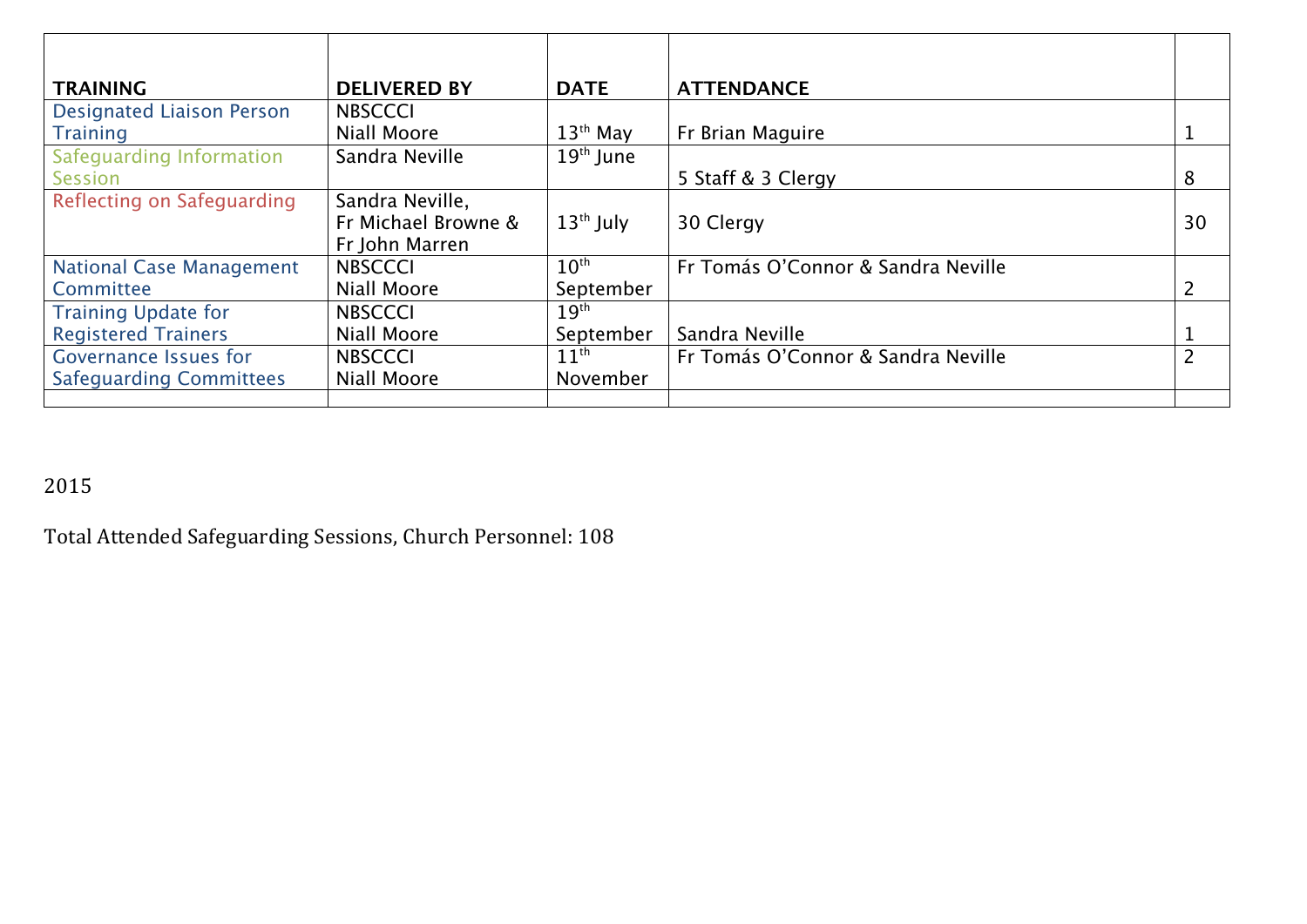| No.              | <b>Standard 1: Written policy on keeping</b>                                                                                                                                                                                                                   | In           | <b>Evidence</b>                                                                                                                                                                                                                                                                                                                                                             | Proposed                                                                                                                 | Not in       |
|------------------|----------------------------------------------------------------------------------------------------------------------------------------------------------------------------------------------------------------------------------------------------------------|--------------|-----------------------------------------------------------------------------------------------------------------------------------------------------------------------------------------------------------------------------------------------------------------------------------------------------------------------------------------------------------------------------|--------------------------------------------------------------------------------------------------------------------------|--------------|
|                  | children safe                                                                                                                                                                                                                                                  | <b>Place</b> |                                                                                                                                                                                                                                                                                                                                                                             |                                                                                                                          | <b>Place</b> |
| 1.               | The Society has a child protection policy that is<br>written in clear and easily understandable way                                                                                                                                                            | Yes          | The recent policy was developed by<br>Central Leadership Team (CLT) and<br>published in hard copy and electronic<br>format in 2012. A review was<br>undertaken in 2014 and the revised<br>policy document, incorporating<br>additional procedural elements from the<br>NBSCCCI Guidelines and Children First<br>(2011) is published on the Society<br>website: www.spms.org | The current policy will be reviewed in<br>line with the updated Standards &<br>guidance from the NBSCCCI in<br>2016/2017 |              |
| 2.               | The policy is approved by the Safeguarding<br>Committee and signed by the Regional<br>Director.                                                                                                                                                                | Yes          | Revised policy signed off by the<br>Safeguarding Committee October 2014                                                                                                                                                                                                                                                                                                     | The new policy devised by the<br>NBSCCCI will be introduced district<br>wide once published.                             |              |
| 3.               | The policy states that all Church personnel are                                                                                                                                                                                                                |              |                                                                                                                                                                                                                                                                                                                                                                             |                                                                                                                          |              |
|                  | required to comply with it.                                                                                                                                                                                                                                    | Yes          | See p. 2 of policy document.                                                                                                                                                                                                                                                                                                                                                |                                                                                                                          |              |
| 4.               | The policy is reviewed every two years and<br>adapted whenever there are significant<br>changes in the organization or legislation.                                                                                                                            | Yes          | The policy was reviewed and revised as<br>necessary in 2013/14/15. It will next be<br>revised in 2016 (Following the review of<br>the NBSCCCI's Standard & Guidance).                                                                                                                                                                                                       |                                                                                                                          |              |
| 5.               | The policy addresses child protection in the<br>different aspects of Church work.                                                                                                                                                                              | Yes          | See Section L1 p.22 of the policy<br>document.                                                                                                                                                                                                                                                                                                                              |                                                                                                                          |              |
| 6.               | The policy states how those individuals who<br>pose a risk to children are managed.                                                                                                                                                                            | Yes          | By reference to NBSCCCI - see p.26                                                                                                                                                                                                                                                                                                                                          |                                                                                                                          |              |
| $\overline{7}$ . | The policy clearly describes the Church's<br>understanding and definitions of abuse.                                                                                                                                                                           | Yes          | Revised Children First definitions have<br>been adopted. See p. 18                                                                                                                                                                                                                                                                                                          |                                                                                                                          |              |
| 8.               | The policy should be created at congregational<br>level. If a separate policy document at parish or<br>other level is necessary this should be<br>consistent with the relevant Society policy and<br>approved by the relevant authority before<br>distribution | Yes          | The policy document is available in<br>printed format for all members, staff and<br>volunteers and displayed on the Society<br>website.                                                                                                                                                                                                                                     |                                                                                                                          |              |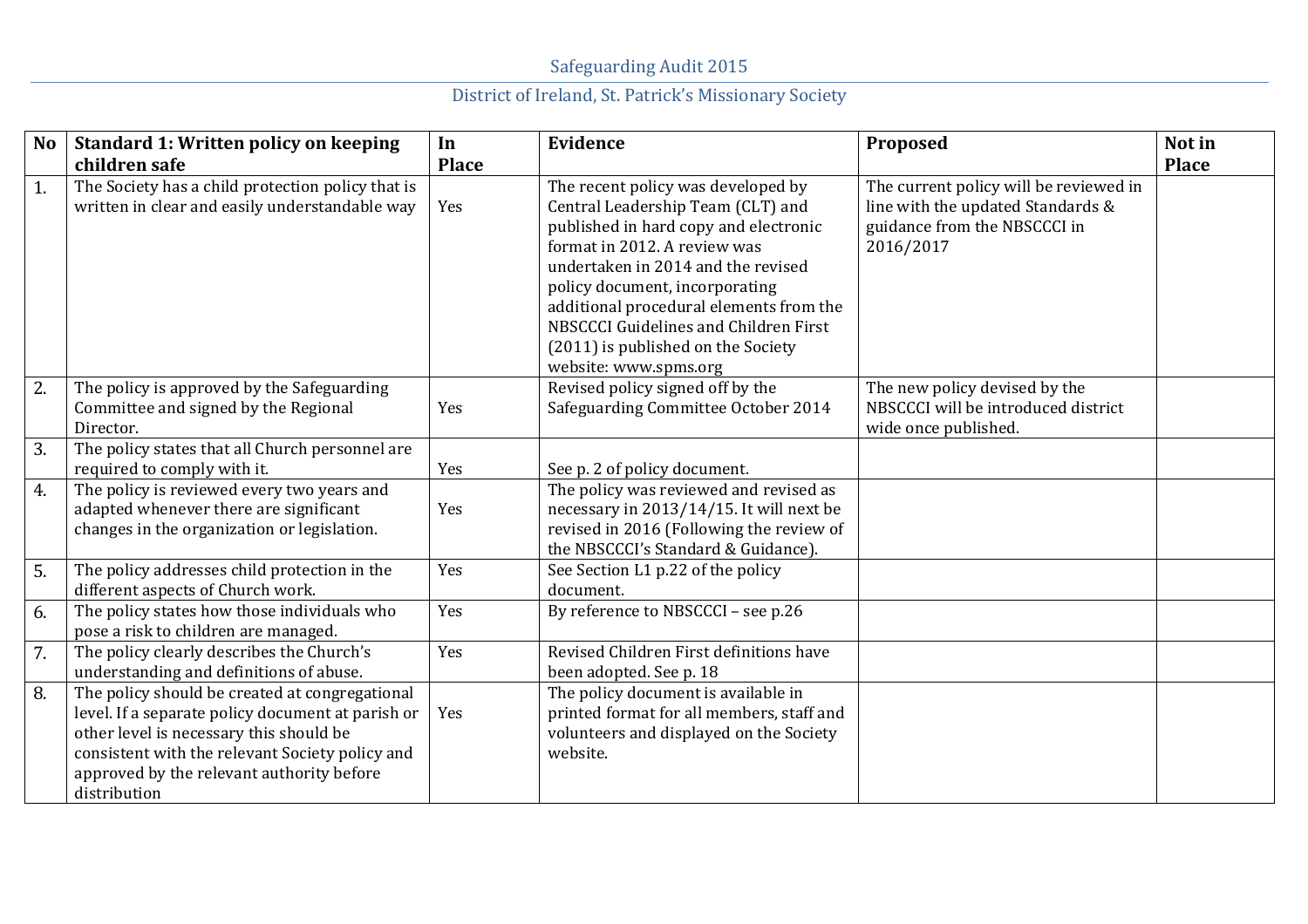| N <sub>o</sub> | <b>Standard 2: Procedure - how to respond</b>                                                                                                                                                                | In           | <b>Evidence</b>                                                                                                                                                                                                                                                 | Proposed                                                                                   | Not in       |
|----------------|--------------------------------------------------------------------------------------------------------------------------------------------------------------------------------------------------------------|--------------|-----------------------------------------------------------------------------------------------------------------------------------------------------------------------------------------------------------------------------------------------------------------|--------------------------------------------------------------------------------------------|--------------|
|                | to child protection allegations &<br>suspicions                                                                                                                                                              | <b>Place</b> |                                                                                                                                                                                                                                                                 |                                                                                            | <b>Place</b> |
| 1.             | There are clear written child protection<br>procedures that provide step-by-step guidance<br>on what action to take if there are allegations<br>or suspicions of abuse about a child.                        | Yes          | See Section E                                                                                                                                                                                                                                                   | The new policy devised by the<br>NBSCCCI will be introduced region<br>wide once published. |              |
| 2.             | The child protection procedures are consistent<br>with legislation on child welfare and civil<br>guidance for child protection and written in a<br>clear and easily understandable way.                      | Yes          | They are based on the NBSCCCI<br>Guidelines and Children First (2011) and<br>have been discussed with relevant Child<br>& Family Agency personnel.                                                                                                              |                                                                                            |              |
| 3.             | There is a safeguarding/designated person<br>with clearly defined role and responsibilities<br>for child protection.                                                                                         | Yes          | See website: www.spms.org                                                                                                                                                                                                                                       |                                                                                            |              |
| 4.             | There is a process for recording incidents,<br>allegations, suspicions and referrals and<br>storing these securely so that confidential<br>information is protect and complies with<br>relevant legislation. | Yes          | Use of the recording form (NBSCCCI<br>2015), all documents stored in a locked<br>fireproof cabinet. NBSCCCI guidance on<br>recording and Children First Guidance on<br>data protection have been adopted.                                                       |                                                                                            |              |
| 5.             | There is a process for dealing with complaints<br>made by adults and children about<br>unacceptable behaviour towards children, with<br>clear timescales for resolving the complaint.                        | Yes          | See Section R, Codes of Behaviour.                                                                                                                                                                                                                              |                                                                                            |              |
| 6.             | There is guidance on confidentiality and<br>information sharing which makes clear that the<br>protection of the child is the most important<br>consideration.                                                | Yes          | See Section K                                                                                                                                                                                                                                                   |                                                                                            |              |
| 7.             | The procedures include contact details for local<br>child protection services                                                                                                                                | Yes          | Contact details are included on the<br>safeguaridng posters and on the Society's<br>website<br>(www.spms.org)<br>for<br>the<br>Designated Liaison Person, Duty Social<br>Worker, Garda H.Q., NBSCCCI amd a<br>range of agencies offering advice and<br>support. |                                                                                            |              |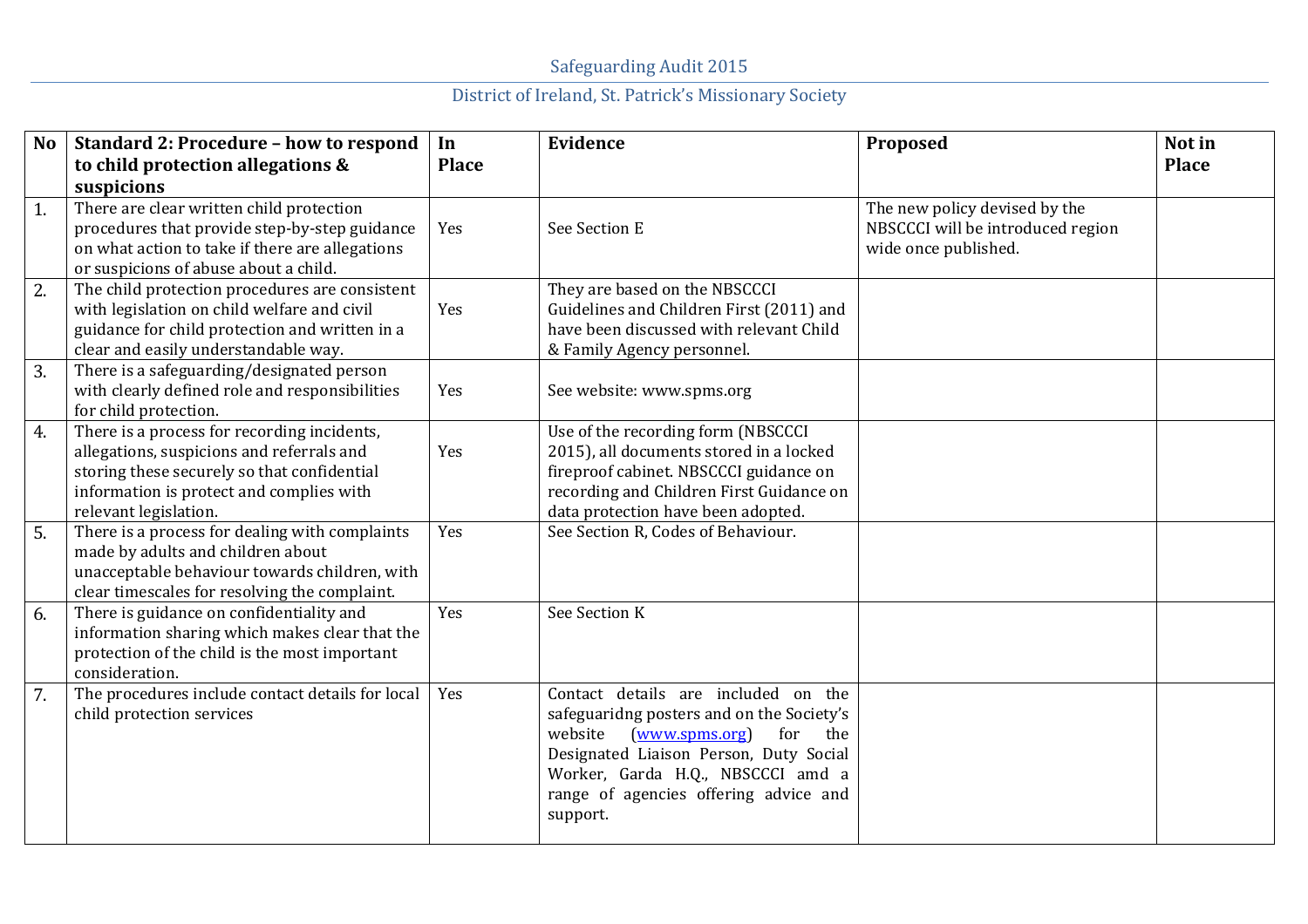| <b>No</b>        | <b>Standard 3: Preventing harm to children</b>                                                                                                                                                                                                                                                                   | In<br><b>Place</b> | Evidence                                                                                                                             | Proposed                                                                                                | Not in<br><b>Place</b> |
|------------------|------------------------------------------------------------------------------------------------------------------------------------------------------------------------------------------------------------------------------------------------------------------------------------------------------------------|--------------------|--------------------------------------------------------------------------------------------------------------------------------------|---------------------------------------------------------------------------------------------------------|------------------------|
| 1.               | There are policies and procedures for<br>recruiting Church personnel and assessing<br>their suitability to work with children.                                                                                                                                                                                   | Yes                | See Section N                                                                                                                        |                                                                                                         |                        |
| 2.               | The safe recruitment and vetting policy is in<br>line with best practice guidance.                                                                                                                                                                                                                               | Yes                | In line with NBSCCCI Guidelines and Our<br>Duty to Care                                                                              |                                                                                                         |                        |
| 3.               | All those who have the opportunity for regular<br>contact with children, or who are in positions<br>of trust, complete a form declaring any<br>previous court convictions and undergo other<br>checks as required by legislation and guidance<br>and this information is then properly assessed<br>and recorded. | Partially          | All staff, volunteers and some members<br>(in active ministry) have completed the<br>declaration form and Garda Vetting<br>proceess. | By mid 2016 all members (in active<br>ministry) will have completed the<br><b>Garda Vetting process</b> |                        |
| 4.               | The Society provides guidance on<br>appropriate/expected standards of behaviour<br>of adults towards children.                                                                                                                                                                                                   | Yes                | See Section R                                                                                                                        |                                                                                                         |                        |
| 5.               | There is guidance on expected and acceptable<br>behaviour of children towards other children.                                                                                                                                                                                                                    | No                 |                                                                                                                                      | Anti Bullying policy to be included in<br>revised policy in 2016                                        |                        |
| 6.               | There are clear ways in which Society<br>personnel can raise allegations/suspicions<br>about unacceptable behaviour towards<br>children by other Society personnel,<br>confidentially if necessary.                                                                                                              | N <sub>o</sub>     |                                                                                                                                      | To be included in revised policy in<br>2016                                                             |                        |
| $\overline{7}$ . | There are processes for dealing with children's<br>unacceptable behaviour that do not involve<br>physical punishment or any other form of<br>degrading treatment.                                                                                                                                                | Yes                | See Section R                                                                                                                        |                                                                                                         |                        |
| 8.               | Guidance to staff and children that<br>discriminatory behaviour or language is<br>unacceptable.                                                                                                                                                                                                                  | Yes                | See Section R, Codes of Behaviour                                                                                                    | Codes of Behaviour for children to be<br>included in revised policy.                                    |                        |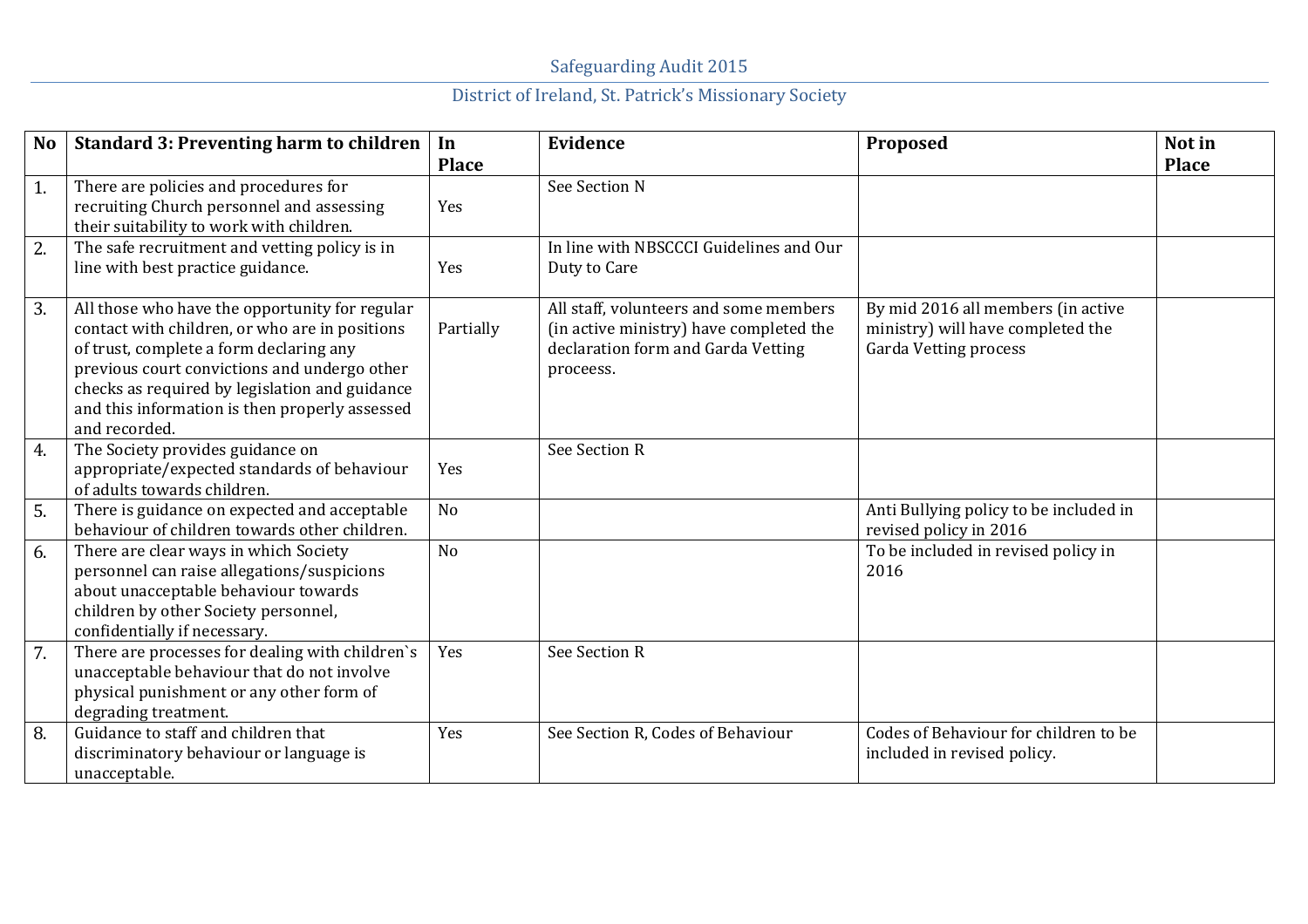| <b>No</b> | <b>Standard 3: Preventing harm to children</b>                                                                                                   | In             | Evidence                                                                               | <b>Proposed</b>                                                                                 | Not in       |
|-----------|--------------------------------------------------------------------------------------------------------------------------------------------------|----------------|----------------------------------------------------------------------------------------|-------------------------------------------------------------------------------------------------|--------------|
|           | - condt                                                                                                                                          | <b>Place</b>   |                                                                                        |                                                                                                 | <b>Place</b> |
| 9.        | Policies include guidelines on the<br>personal/intimate care of children with<br>disabilities, including appropriate and<br>inappropriate touch. | N <sub>0</sub> | Society members not involved with<br>children's activities at congregational<br>level. | Guidance to be developed with regard<br>to working with school groups who<br>visit the Society. |              |
| 10.       | There is guidance on assessing risks when<br>working with children-especially in activities<br>that involve time spent away from home.           | N <sub>o</sub> |                                                                                        |                                                                                                 |              |
| 11.       | There is guidance to ensure adequate<br>supervision and protection of children when<br>running projects/activities.                              | No             |                                                                                        |                                                                                                 |              |
| 12.       | Guidelines exist for appropriate use of IT to<br>make sure children are not put in danger or<br>exposed to abuse or exploitation.                | Yes            | See Section N                                                                          |                                                                                                 |              |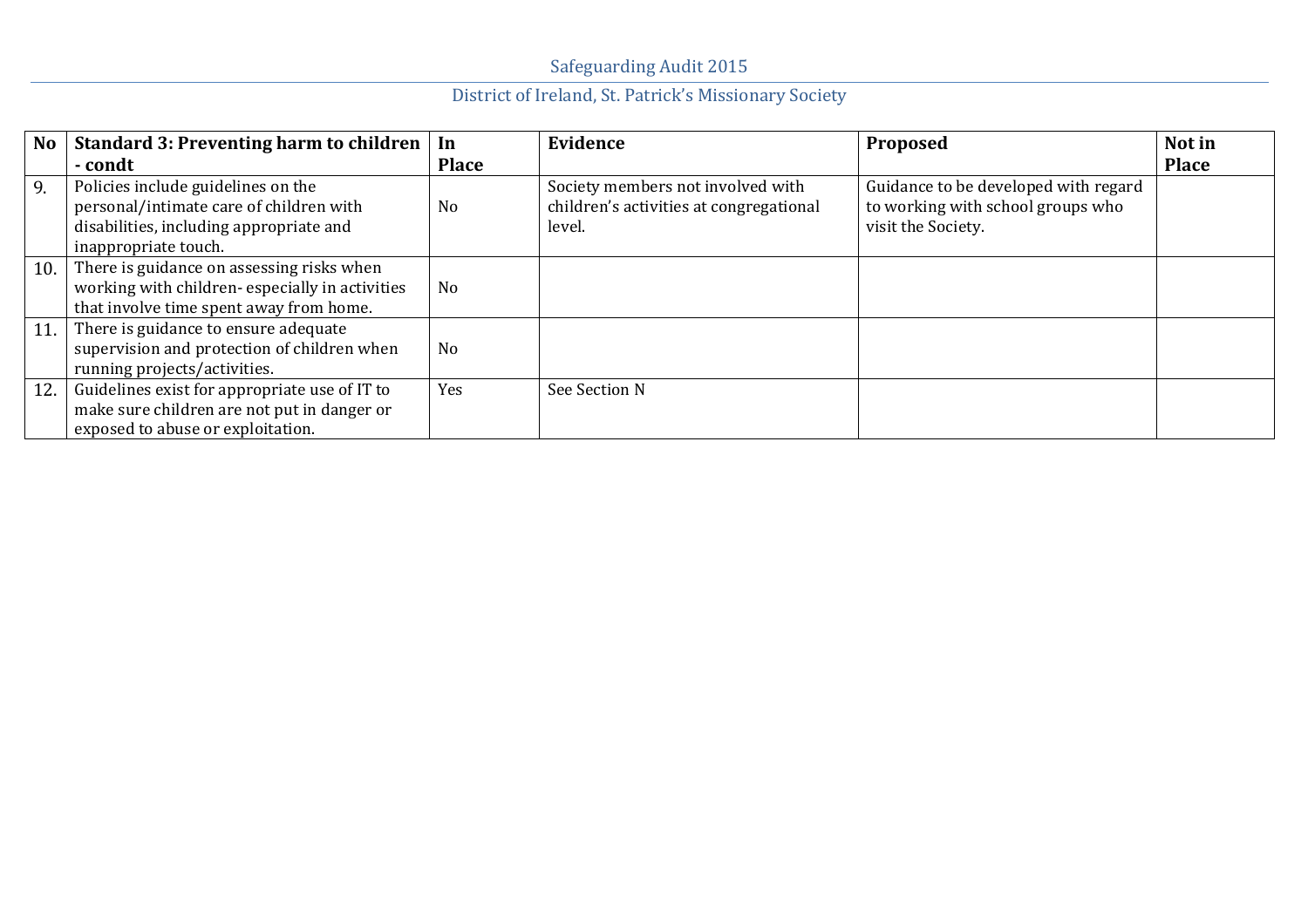| N <sub>o</sub> | <b>Standard 4: Training &amp; Education</b>                                                                                                                                                   | In           | Evidence                                                                                              | <b>Proposed</b> | Not in       |
|----------------|-----------------------------------------------------------------------------------------------------------------------------------------------------------------------------------------------|--------------|-------------------------------------------------------------------------------------------------------|-----------------|--------------|
|                |                                                                                                                                                                                               | <b>Place</b> |                                                                                                       |                 | <b>Place</b> |
| 1.             | All Society personnel who work with children<br>are inducted into the Society policy and<br>procedures on safeguarding when they begin<br>working.                                            | Yes          | See Training Plan 2016                                                                                |                 |              |
| 2.             | Identified Society personnel are provided with<br>appropriate training for keeping<br>children/vulnerable persons safe with regular<br>opportunities to update their skills and<br>knowledge. | Yes          | See Training Plan 2016                                                                                |                 |              |
| 3.             | Training is provided to those with additional<br>responsibilities.                                                                                                                            | Yes          | See Training Plan 2016                                                                                |                 |              |
| 4.             | Training programmes are monitored by the<br>NBSCCCI and updated in line with current<br>legislation, guidance and best practice.                                                              | Yes          | Training plan submitted to the NBSCCCI<br>for approval. Training report included in<br>Annual Report. |                 |              |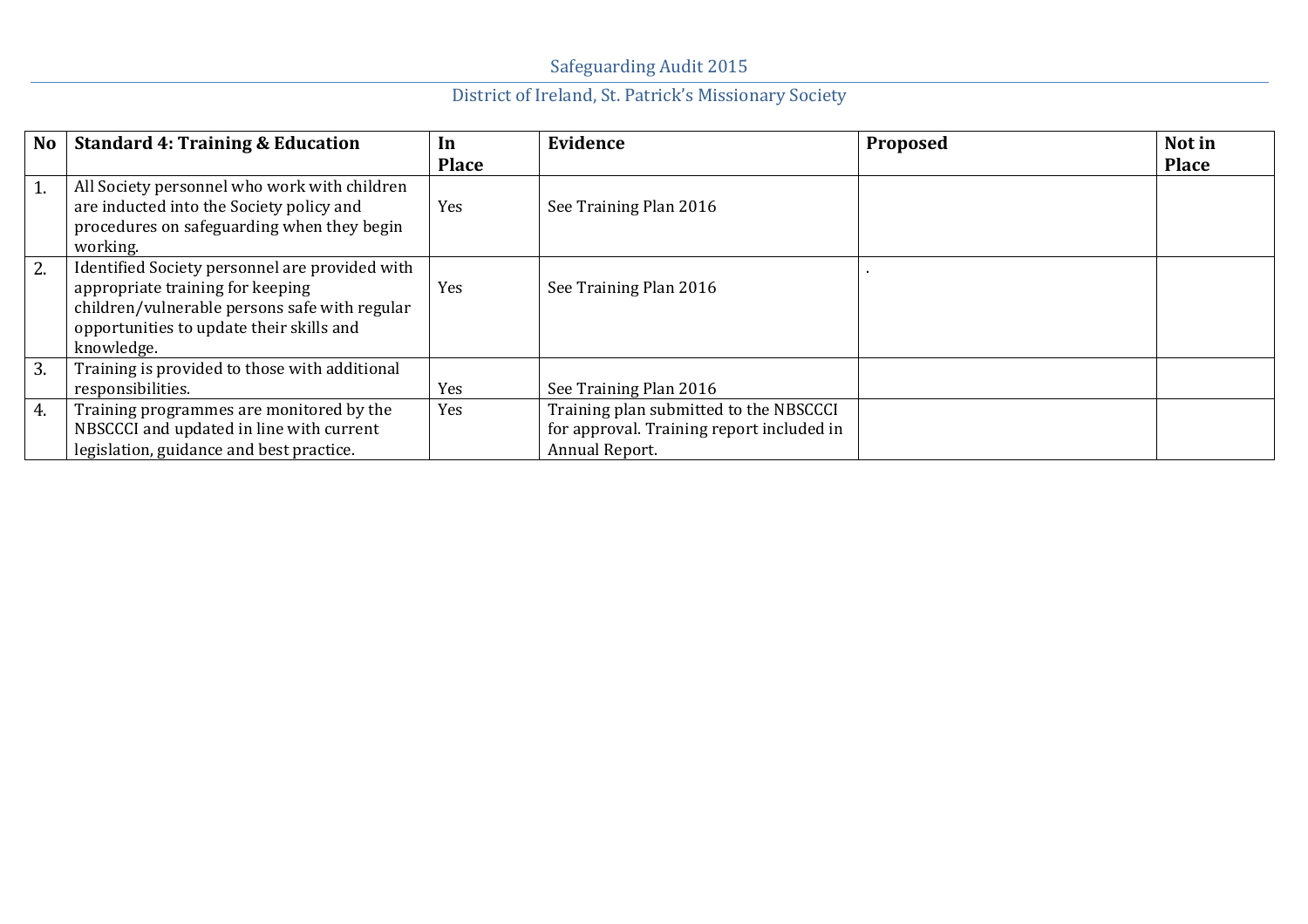| <b>No</b> | <b>Standard 5: Communication the</b>                                                                                                                          | In           | Evidence                                                                                                                                                                                                     | Proposed | Not in       |
|-----------|---------------------------------------------------------------------------------------------------------------------------------------------------------------|--------------|--------------------------------------------------------------------------------------------------------------------------------------------------------------------------------------------------------------|----------|--------------|
|           | Church's safeguarding message.                                                                                                                                | <b>Place</b> |                                                                                                                                                                                                              |          | <b>Place</b> |
| 1.        | The safeguarding policy is openly displayed<br>and available to everyone                                                                                      | Yes          | Poster with policy statement and contact<br>details displayed in all society<br>houses/offices<br>Printed copies available in each house<br>Electronic version available on Society<br>website: www.spms.org |          |              |
| 2.        | Children are made aware of their right to be<br>safe from abuse and who to speak to if they<br>have a concern.                                                | Yes          | (No direct contact with children)                                                                                                                                                                            |          |              |
| 3.        | Everyone in the District of Ireland knows who<br>the designated liaison person is and how to<br>contact them.                                                 | Yes          | Details of the DLP posted in all<br>community houses and on the website:<br>www.spms.org                                                                                                                     |          |              |
| 4.        | Society personnel are provided with contact<br>details of local child protection services.                                                                    | Yes          | See Posters and website                                                                                                                                                                                      |          |              |
| 5.        | Church organisations establish links with<br>statutory child protection agencies to develop<br>their working relationships in order to keep<br>children safe. | Yes          | DLP & District Leader meet on an annual<br>basis with TUSLA Child & Family Agency                                                                                                                            |          |              |
| 6.        | The Society has an established<br>communications policy which reflects a<br>commitment to transparency and openness                                           | Yes          | A communication policy was adopted in<br>October 2014.<br>Communication Plan devised for 2016                                                                                                                |          |              |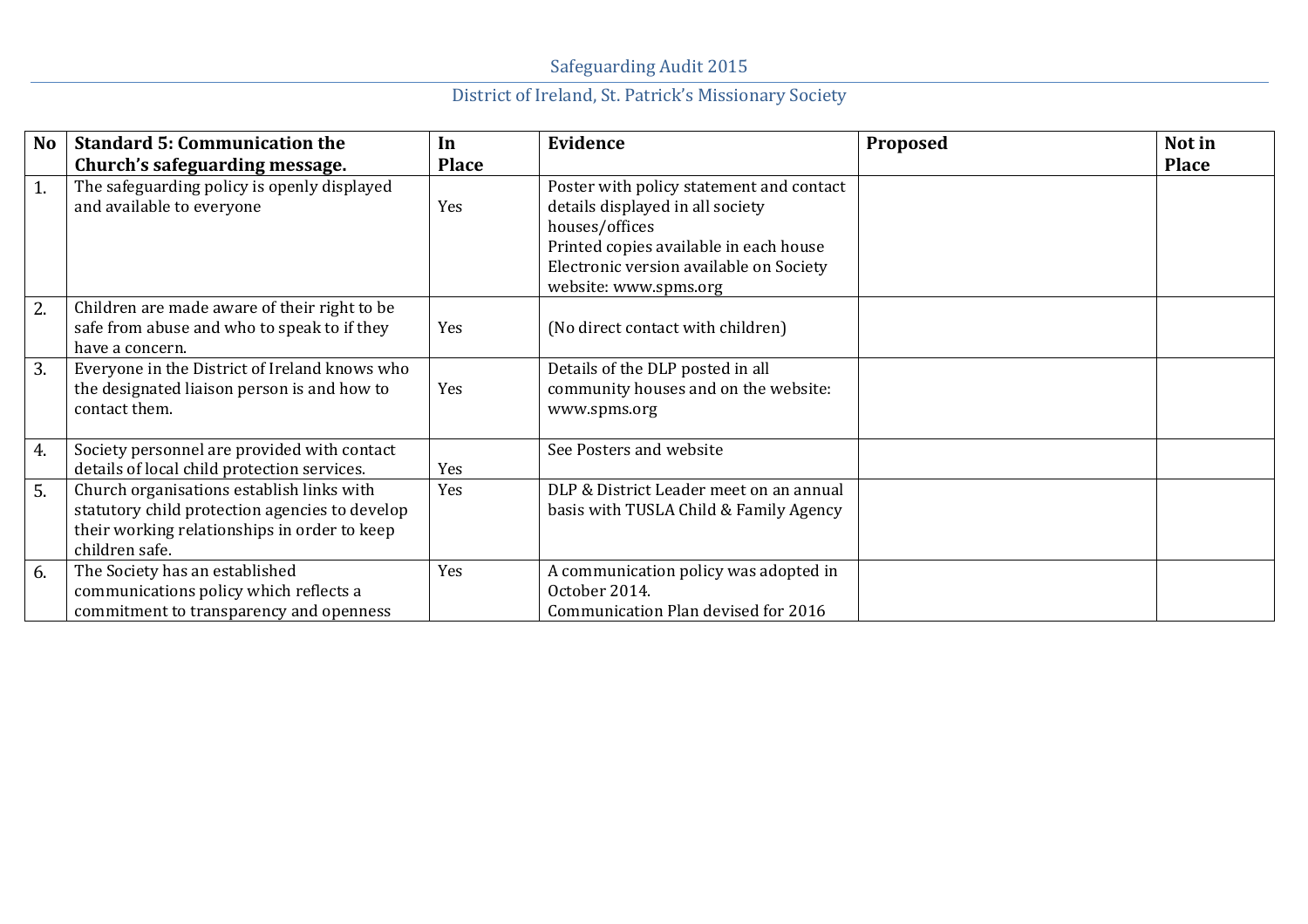| <b>No</b> | <b>Standard 6: Access to advice and</b>                                                                                                                                                                               | In           | Evidence                                                                                                                                                                                                                        | Proposed | Not in       |
|-----------|-----------------------------------------------------------------------------------------------------------------------------------------------------------------------------------------------------------------------|--------------|---------------------------------------------------------------------------------------------------------------------------------------------------------------------------------------------------------------------------------|----------|--------------|
|           | support.                                                                                                                                                                                                              | <b>Place</b> |                                                                                                                                                                                                                                 |          | <b>Place</b> |
| 1.        | Church personnel with special responsibilities<br>for keeping children safe have access to<br>specialist advice, support and information on<br>child protection.                                                      | Yes          | We avail of the support services of the<br>NBSCCCCI.<br>All those with a safeguarding role<br>attended a safeguarding workshop in<br>April 2015.<br>Those with specific roles have attended<br>training provided by the NBSCCCI |          |              |
| 2.        | Contacts are established at a national and/or<br>local level with the relevant child<br>protection/welfare agencies that can provide<br>information, support and assistance to children<br>and Church personnel.      | Yes          | Communication with TUSLA and<br><b>NBSCCCI</b>                                                                                                                                                                                  |          |              |
| 3.        | There is guidance on how to respond to and<br>support a child who is suspected to have been<br>abused, whether the abuse is by someone<br>within the church or in the community<br>including family members or peers. | Yes          | See Section E                                                                                                                                                                                                                   |          |              |
| 4.        | Information is provided to those who have<br>experienced abuse on how to seek support                                                                                                                                 | Yes          | See Section E<br>Information on Towards Healing is<br>provided for all complainants.                                                                                                                                            |          |              |
| 5.        | Appropriate support provided to those who<br>have perpetrated abuse.                                                                                                                                                  | Yes          | See Section E                                                                                                                                                                                                                   |          |              |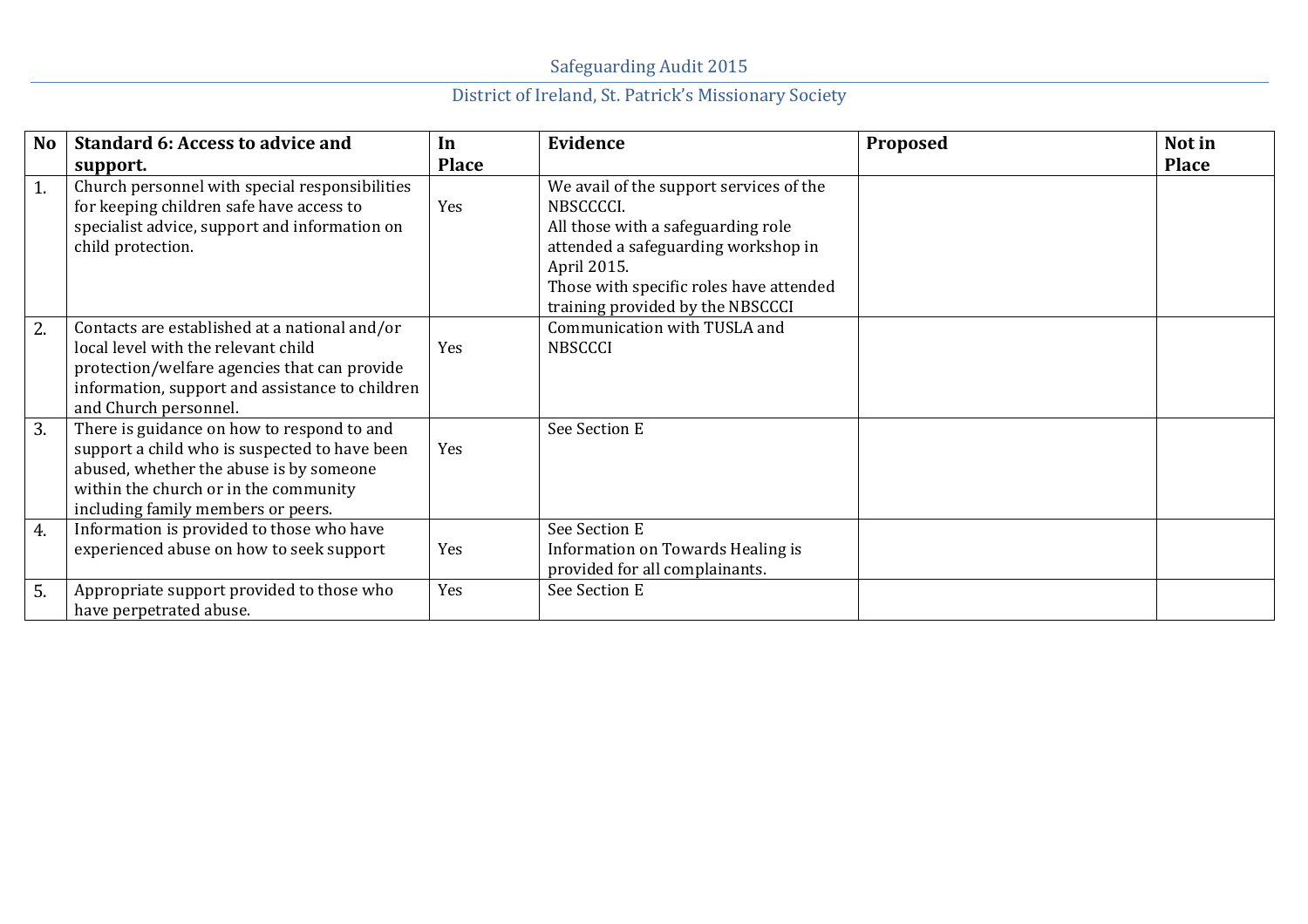| <b>No</b> | <b>Standard 7: Implementing &amp; monitoring</b><br>the Standards.                                                                                                            | In<br><b>Place</b> | Evidence                                                                                                                                       | <b>Proposed</b> | Not in<br><b>Place</b> |
|-----------|-------------------------------------------------------------------------------------------------------------------------------------------------------------------------------|--------------------|------------------------------------------------------------------------------------------------------------------------------------------------|-----------------|------------------------|
| 1.        | There is a written plan showing what steps will<br>be taken to keep children safe, who is<br>responsible for implementing these measures<br>and when these will be completed. | Yes                | An Action/Implementation Strategy for<br>2014-2016 will form part of the annual<br>report.                                                     |                 |                        |
| 2.        | The human and/or financial resources<br>necessary for implementing the plan are made<br>available.                                                                            | Yes                | Safeguarding Officer in place to support<br>implementation.<br>Safeguarding Budget in place.                                                   |                 |                        |
| 3.        | Arrangements are in place to monitor<br>compliance with child protection policies and<br>procedures.                                                                          | Yes                | Each community house completes a<br>self- audit this forms the basis of the<br>District's annual audit.<br>NBSCCCI review carried out in 2013. |                 |                        |
| 4.        | Processes are in place to ask parishioners<br>(children and parents/carers) about their<br>views on policies and procedures for keeping<br>children safe.                     | N/A                |                                                                                                                                                |                 |                        |
| 5.        | All incidents allegations/suspicions of abuse<br>are recorded and stored securely.                                                                                            | Yes                | See Section M<br>All files stored in a locked fireproof<br>cabinet within a locked office.                                                     |                 |                        |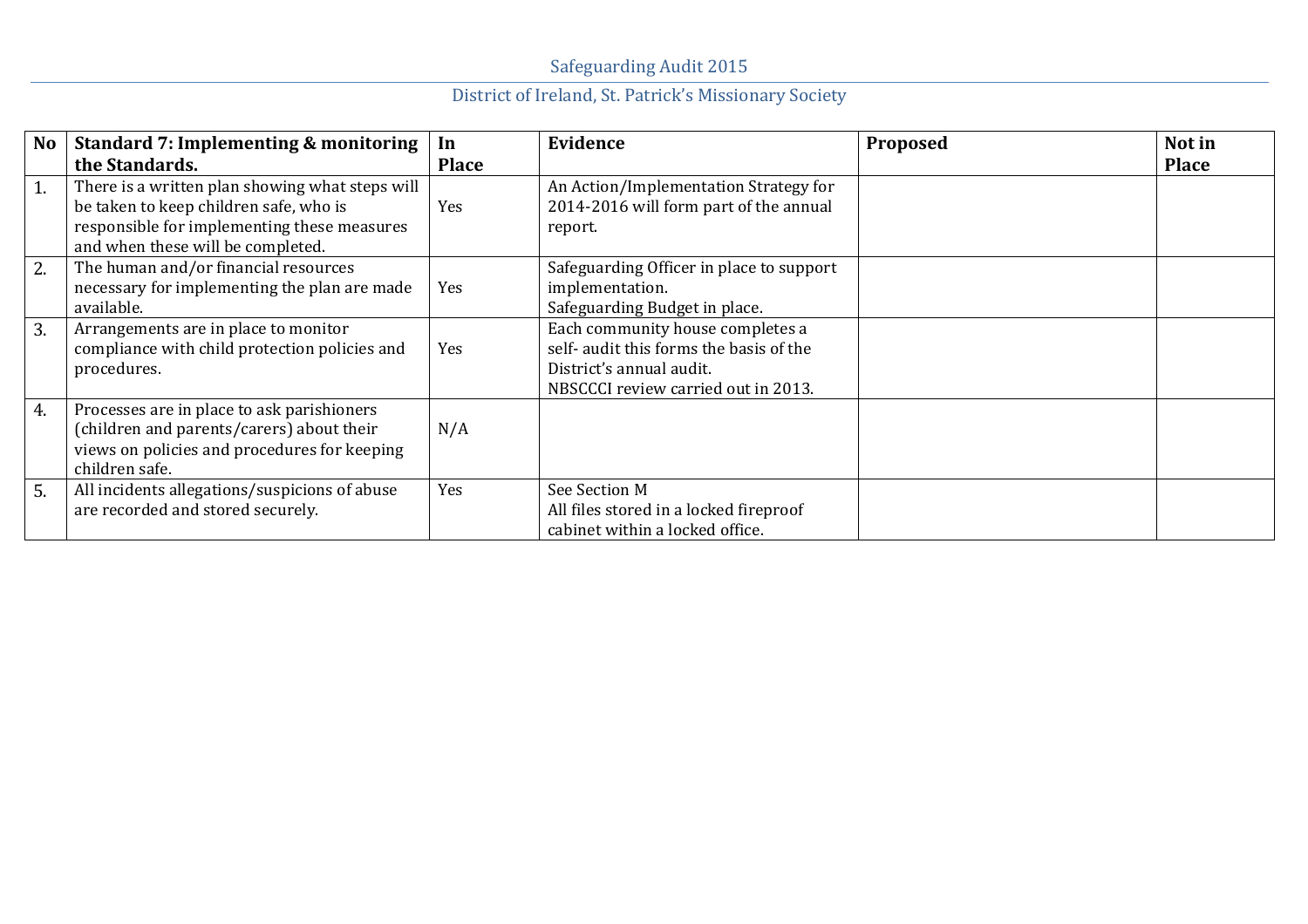

## COMMUNICATION PLAN 2016 DISTRICT OF IRELAND ST. PATRICK'S MISSIONARY SOCIETY.



| <b>WHO</b>                                     | <b>WHAT</b>                                | <b>HOW</b>                             | WHO IS                                                                              | <b>WHEN</b>                      | <b>REVIEW</b> |  |
|------------------------------------------------|--------------------------------------------|----------------------------------------|-------------------------------------------------------------------------------------|----------------------------------|---------------|--|
|                                                |                                            |                                        | <b>RESPONSIBLE?</b>                                                                 |                                  |               |  |
| <b>Members</b><br>Staff &<br><b>Volunteers</b> | <b>Safeguarding</b><br><b>Policy</b>       | <b>Printed Copies</b>                  | Hard copies are<br>printed in the<br>office.                                        | Annually                         | Annually      |  |
|                                                |                                            |                                        | Safeguarding<br>Officer ensures<br>that the policy<br>documents are<br>distributed. |                                  |               |  |
|                                                |                                            | Website:<br>www.spms.org               | <b>Website Manager</b><br>with assistance<br>from the<br>Safeguarding<br>Officer    | Annually or<br>when<br>necessary | Annually      |  |
|                                                | <b>How to Report</b>                       | Information                            | Safeguarding                                                                        | As                               |               |  |
|                                                | a concern                                  | Sessions                               | Trainer                                                                             | necessary                        |               |  |
|                                                |                                            | Safeguarding<br>Policy                 | Safeguarding<br>Officer and Local<br>Safeguarding<br>Representatives<br><b>LSR</b>  |                                  |               |  |
|                                                |                                            | Website:<br>www.spms.org               | <b>Website Manager</b><br>with assistance<br>from the<br>Safeguarding<br>Officer    | Annually                         | Annually      |  |
|                                                |                                            | Safeguarding<br>Posters on<br>display. | Safeguarding<br>Officer & LSR                                                       | Weekly                           | Annually      |  |
|                                                | Name &<br>Contact<br><b>Details of DLP</b> | Safeguarding<br>Posters.               | Safeguarding<br>Officer & LSR                                                       | Weekly                           | Annually      |  |
|                                                |                                            | Website:<br>www.spms.org               | <b>Website Manager</b>                                                              | Annually                         | Annually      |  |
|                                                |                                            | Safeguarding<br>Newsletter             | Safeguarding<br>Committee                                                           | Bi-<br>Annually                  | Annually      |  |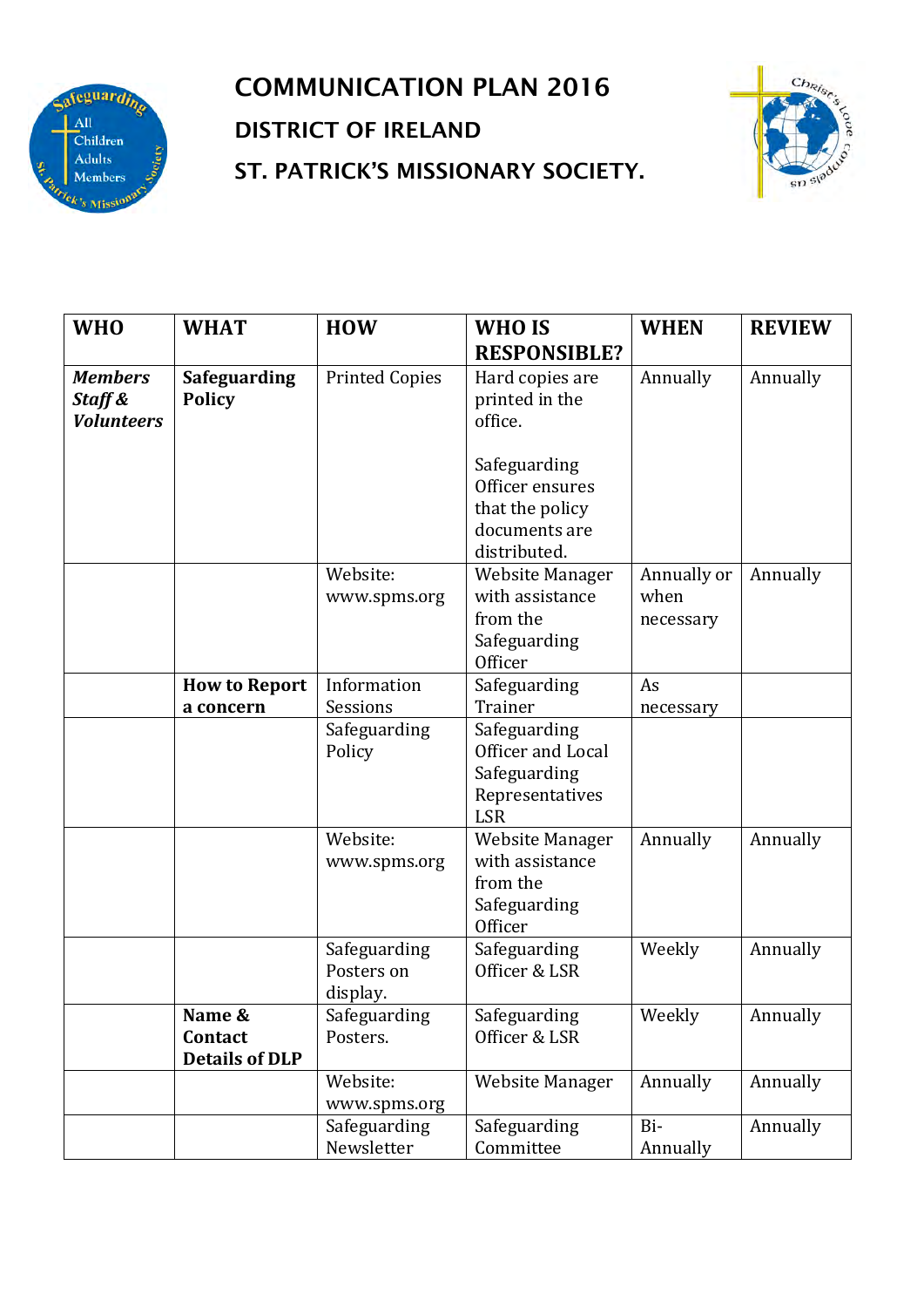| <b>WHO</b>                                                     | <b>WHAT</b>                                                                       | <b>HOW</b>                                                                         | WHO IS                                                                                                                    | <b>WHEN</b>                  | <b>REVIEW</b>        |
|----------------------------------------------------------------|-----------------------------------------------------------------------------------|------------------------------------------------------------------------------------|---------------------------------------------------------------------------------------------------------------------------|------------------------------|----------------------|
|                                                                |                                                                                   |                                                                                    | <b>RESPONSIBLE?</b>                                                                                                       |                              |                      |
| <b>Members</b><br>Staff &<br><b>Volunteers</b>                 | Name &<br>Contact<br><b>Details of DLP</b>                                        | NBSCCCI website:<br>www.safeguarding.ie<br><b>Internal Mailing to</b><br>Members   | Safeguarding<br>Officer informs<br>the NBSCCCI of<br>new or updated<br>information re the<br><b>DLP</b><br>District       | As<br>Necessary<br>Quarterly | Annually<br>Annually |
| <b>Leadership</b><br>&<br><b>Members</b>                       | <b>Annual Report</b><br>& Strategic<br>Plan                                       | Printed copy by mail<br>to Nairobi.<br>Website:<br>www.spms.org<br>Newsletter 2016 | Leadership<br>Safeguarding<br>Officer.<br>Safeguarding<br>Committee                                                       | Annually                     | Annually             |
| <b>External</b><br><b>Groups</b><br>using<br><i>facilities</i> | <b>Guidance on</b><br>use of<br>Property.<br><b>Safeguarding</b><br><b>Policy</b> | <b>Printed Copies</b>                                                              | Hard copies<br>printed in office.<br>Safeguarding<br>Officer ensures<br>the documents are<br>available for the<br>groups. | As<br>Necessary              | Annually.            |
|                                                                |                                                                                   |                                                                                    |                                                                                                                           |                              |                      |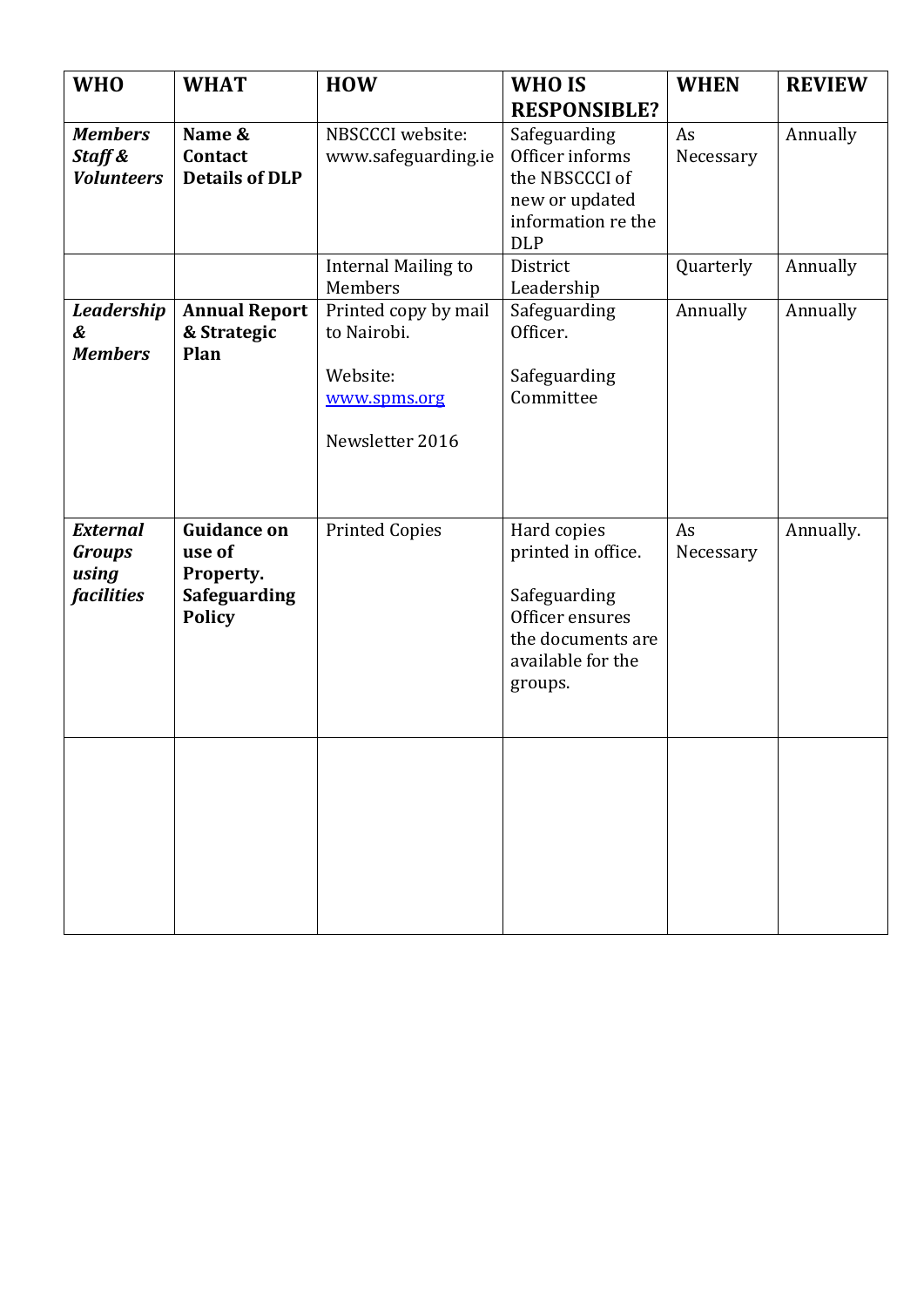

#### St. Patrick's Missionary Society Safeguarding Training Plan 2016



| <b>Target Group</b>        | <b>Training Required</b>   | <b>Delivery</b> | <b>Delivery</b> | When                      | <b>Location</b> | Cost |
|----------------------------|----------------------------|-----------------|-----------------|---------------------------|-----------------|------|
|                            |                            | <b>By Local</b> | By              |                           |                 |      |
|                            |                            | Personnel       | <b>NBSCCCI</b>  |                           |                 |      |
| All Members &              | Induction/Introduction     |                 |                 | Dates to be provided by   |                 |      |
| <b>Staff</b>               | to revised Standards       | <b>Yes</b>      | <b>Yes</b>      | <b>NBSCCCI</b>            | To be decided   |      |
| <b>Staff</b>               | Safeguarding               |                 |                 | As part of induction when | St. Patrick's   |      |
|                            | <b>Information Session</b> | Yes             | No              | new staff commence work   | Kiltegan        |      |
| <b>Volunteers for</b>      | Safeguarding               |                 |                 |                           | St. Patrick's   |      |
| <b>Family Day</b>          | <b>Information Session</b> | <b>Yes</b>      | No              | May 2016                  | Kiltegan        |      |
| <b>Members &amp; Staff</b> | Safeguarding               |                 |                 |                           |                 |      |
| <b>Leeson Park</b>         | <b>Information Session</b> | <b>Yes</b>      | <b>No</b>       | Date to be arranged early | Leeson Park     |      |
| <b>Dublin</b>              |                            |                 |                 | 2016                      | <b>Dublin</b>   |      |
| <b>Members &amp; Staff</b> | Safeguarding               |                 |                 |                           |                 |      |
| <b>Knock</b>               | <b>Information Session</b> | <b>Yes</b>      | No              | Date to be arranged 2016  | Knock, Mayo     |      |
| <b>Members</b>             | Safeguarding               |                 |                 |                           |                 |      |
| returning from             | <b>Information Session</b> | Yes             | <b>No</b>       | As required               | St. Patrick's   |      |
| overseas                   |                            |                 |                 |                           | Kiltegan        |      |
| Leadership                 | Specific training for      | <b>No</b>       | Yes             |                           | <b>NBSCCCI</b>  |      |
| Team                       | safeguarding               |                 |                 | Date to be arranged       |                 |      |
| <b>Safeguarding</b>        | Specific training for      |                 |                 |                           |                 |      |
| <b>Committee</b>           | safeguarding               |                 |                 |                           |                 |      |
| <b>Members</b>             | committees                 | No              | <b>Yes</b>      | Date to be arranged       | <b>NBSCCCI</b>  |      |
| <b>Safeguarding</b>        | Specific training for      |                 |                 | Dates to be provided by   |                 |      |
| <b>Officer</b>             | the role                   | No              | Yes             | <b>NBSCCCI</b>            | <b>NBSCCCI</b>  |      |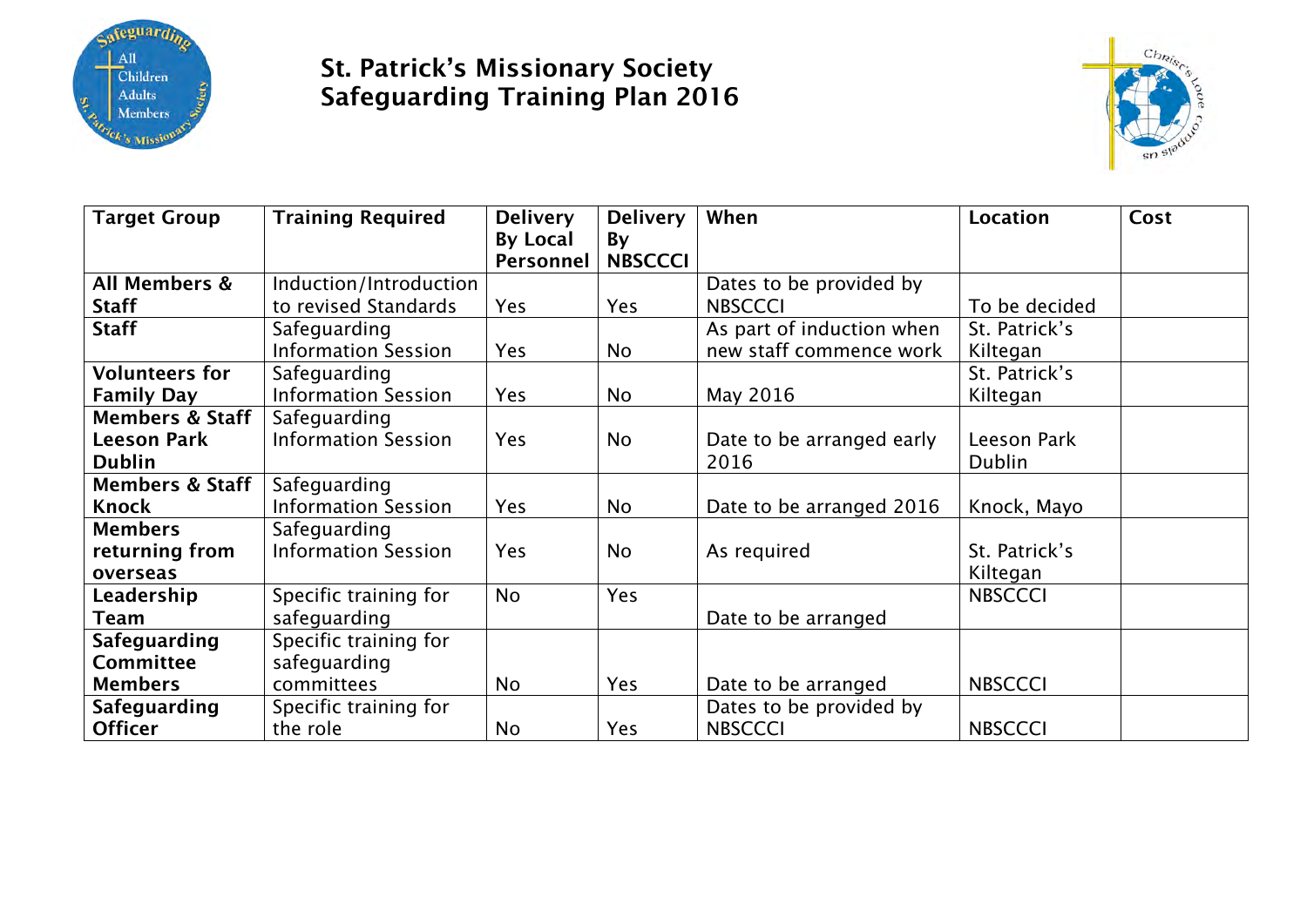## Safeguarding Training Plan 2016

| <b>Target Group</b>    | <b>Training Required</b> | <b>Delivery</b>              | <b>Delivery</b>      | When                 | <b>Location</b> | Cost |
|------------------------|--------------------------|------------------------------|----------------------|----------------------|-----------------|------|
|                        |                          | <b>By Local</b><br>Personnel | By<br><b>NBSCCCI</b> |                      |                 |      |
|                        |                          |                              |                      |                      |                 |      |
| Safeguarding           | Specific training for    |                              |                      | Dates to be provided |                 |      |
| <b>Trainer</b>         | the role                 | No.                          | Yes                  | by the NBSCCCI       | <b>NBSCCCI</b>  |      |
| <b>Support</b>         | Specific training for    |                              |                      |                      |                 |      |
| Personnel              | supporting               |                              |                      | Dates to be provided | <b>NBSCCCI</b>  |      |
|                        | complainants             | No.                          | <b>Yes</b>           | by NBSCCCI           |                 |      |
| <b>Priest Advisors</b> | Specific training for    |                              |                      |                      |                 |      |
|                        | managing                 |                              |                      | Dates to be provided | <b>NBSCCCI</b>  |      |
|                        | respondents              | No.                          | <b>Yes</b>           | by the NBSCCCI       |                 |      |
| <b>Designated</b>      | Specific training on     |                              |                      | Dates to be provided |                 |      |
| <b>Liaison Person</b>  | <b>Case Management</b>   | <b>No</b>                    | <b>Yes</b>           | by NBSCCCI           | <b>NBSCCCI</b>  |      |
| <b>Authorised</b>      | Introduction to new      |                              |                      | Dates to be provided |                 |      |
| Signatory              | legalisation             | No                           | <b>Yes</b>           | by NBSCCCI           | <b>NBSCCCI</b>  |      |
| <b>Authorised</b>      | Specific training on     |                              |                      | Dates to be provided |                 |      |
| <b>Signatory</b>       | E Vetting                | N <sub>o</sub>               | No                   | by National Vetting  | <b>Thurles</b>  |      |
|                        |                          |                              |                      | <b>Bureau</b>        |                 |      |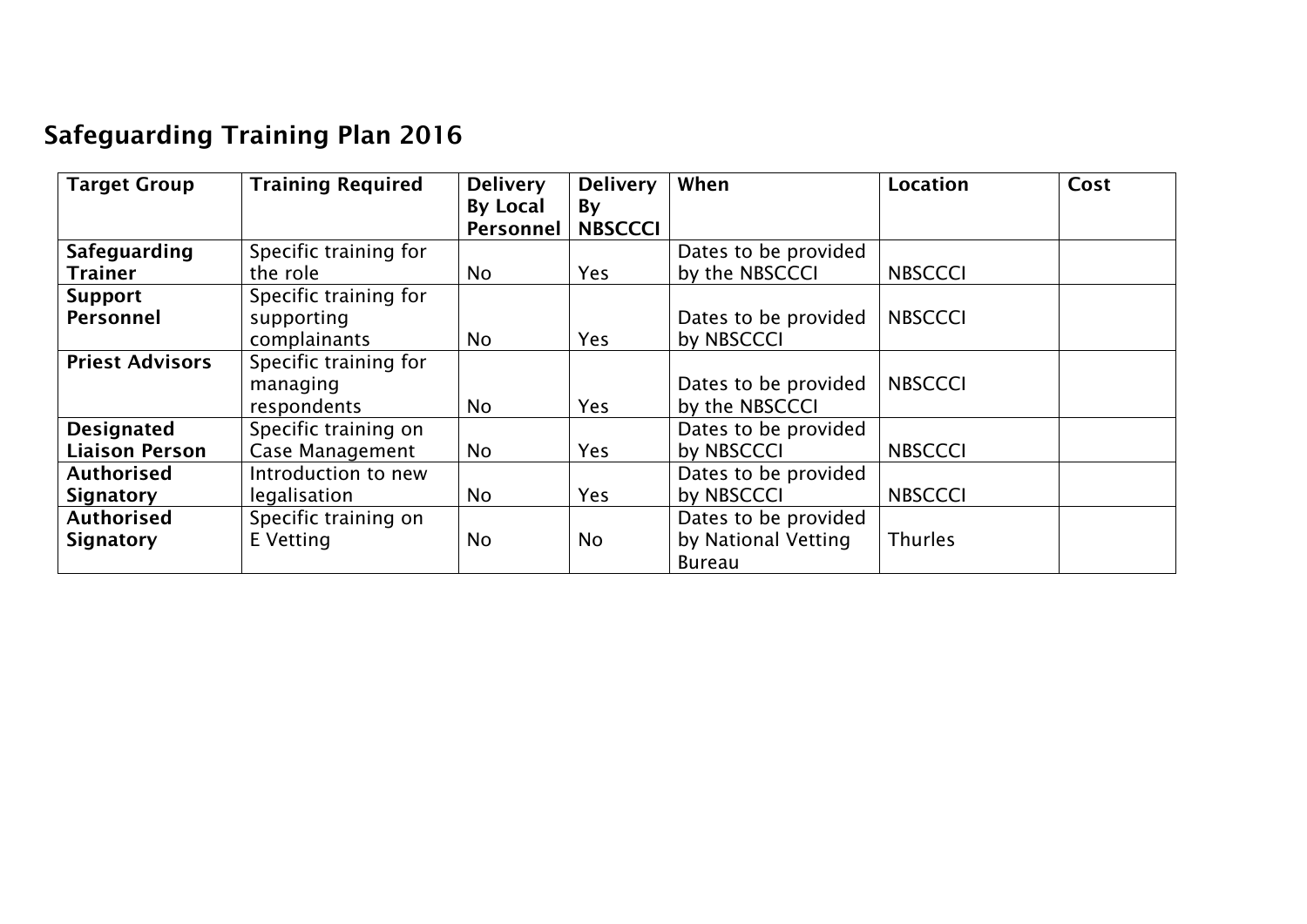#### **Irish Region, St. Patrick's Missionary Society: Implementation Strategy 2014-2016**

*This action plan has been developed to meet S7.1 of the NBSCCCI "Standards and Guidance for safeguarding Children" (2008). It follows from the review process engaged in 2013, which has resulted in a number of revisions to the policy and procedures.*

*It will reflect recommendations from the audit conducted by the NBSCCCI in January 2013.*

| <b>Objectives</b>                                                                                                                                             | <b>Action</b>                                                                                                                                                                                                                                                                                         | <b>Personnel</b>                                                                          | <b>Timeframe</b>      |
|---------------------------------------------------------------------------------------------------------------------------------------------------------------|-------------------------------------------------------------------------------------------------------------------------------------------------------------------------------------------------------------------------------------------------------------------------------------------------------|-------------------------------------------------------------------------------------------|-----------------------|
| 1 Development of policy                                                                                                                                       |                                                                                                                                                                                                                                                                                                       |                                                                                           |                       |
| Review of the 2012 policy and procedures, in<br>line with Standard 1.4 (NBSCCI)                                                                               | Policy and procedures reviewed in light of:<br>new documentation from NBSCCI since<br>2010; the revised Children First guidance<br>(2011); relevant legislation; the<br>experience of implementing the policy<br>since 2010; feedback from the HSE audit<br>2013 and recommendations from<br>NBSCCCI. | Members of the Safeguarding<br>Children Committee.<br>S Neville (Safeguarding<br>Officer) | May '14- March '15    |
| Update as needed in light of guidance from<br>NBSCCI and Tusla; legislative developments<br>and other good practice guidelines. Children's<br>First Act 2014. | Formatting the material for publishing<br>online.                                                                                                                                                                                                                                                     | Tim Redmond (Website)                                                                     | Sept 2014/ March 2015 |

#### **Action Plan for Implementing and Monitoring the Safeguarding Children Policy and Procedures**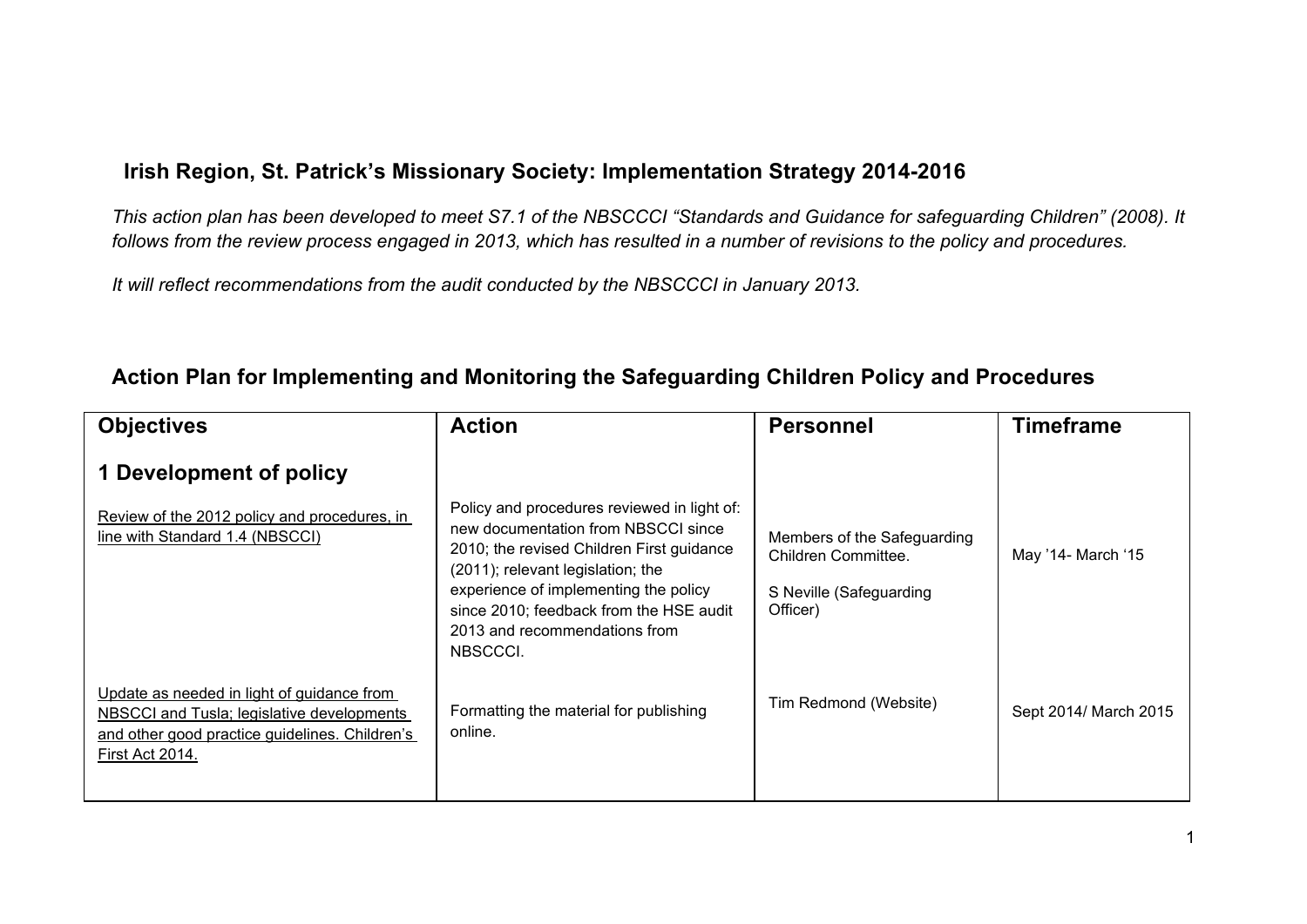| <b>Objectives</b>                                                            | <b>Action</b>                                                                                                                                                                                            | <b>Personnel</b>                   | <b>Timeframe</b>                                               |
|------------------------------------------------------------------------------|----------------------------------------------------------------------------------------------------------------------------------------------------------------------------------------------------------|------------------------------------|----------------------------------------------------------------|
|                                                                              | New guidance from the NBSCCI or Tusla<br>will be incorporated twice yearly (eg<br>update of the present standards and<br>additional standards is expected to be<br>made available shortly by the NBSCCI. | Sandra Neville                     | March and September<br>each year                               |
|                                                                              | Twice yearly meetings to review<br>developments and ensure compliance                                                                                                                                    | Regional Team & Sandra<br>Neville. |                                                                |
| Liaison with Children First Information and<br>Advice person: Lorainne Egan. |                                                                                                                                                                                                          |                                    | Dates to be agreed with<br>CF personel. One<br>meeting a year. |
|                                                                              |                                                                                                                                                                                                          |                                    |                                                                |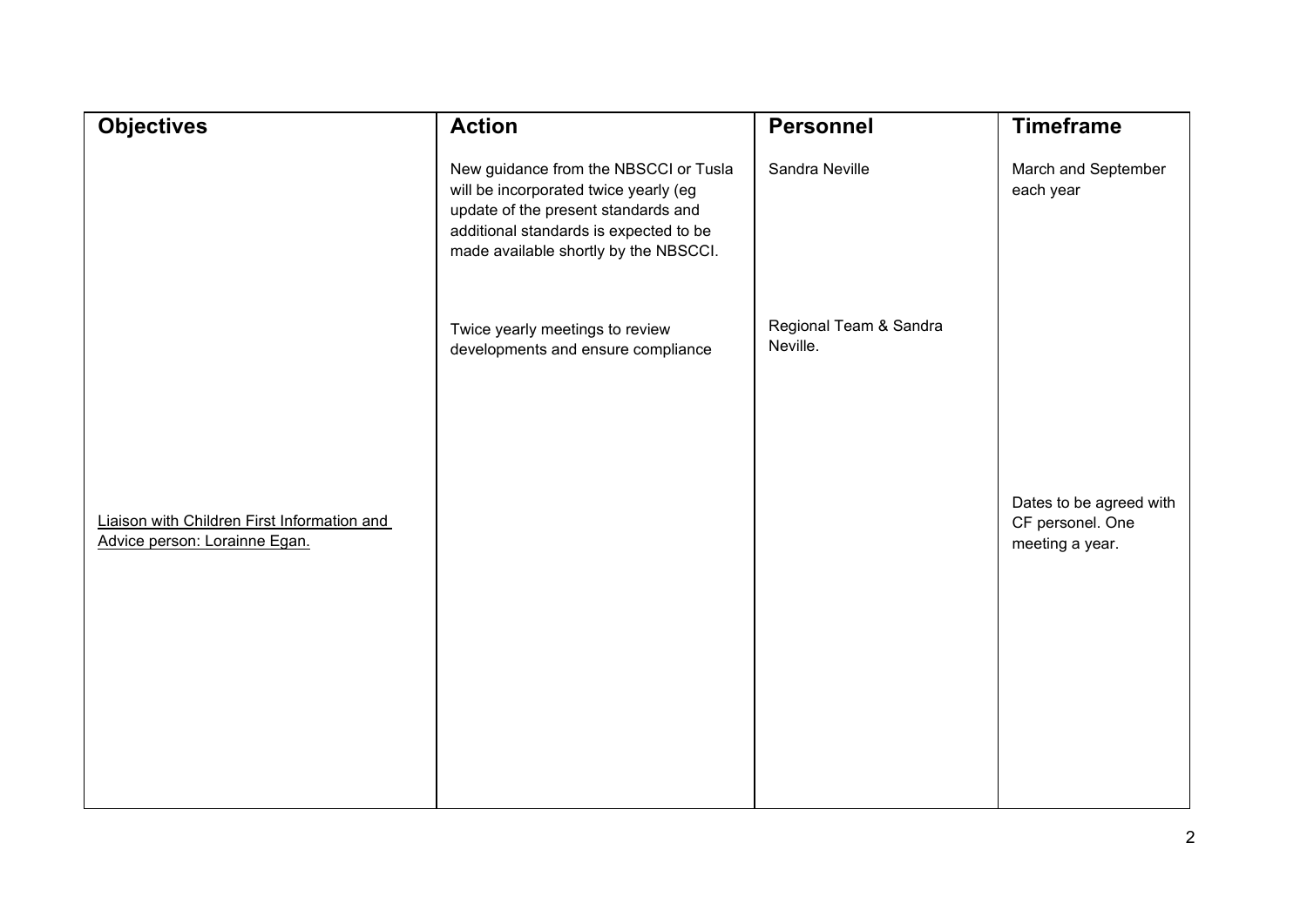| <b>Objectives</b>          | <b>Action</b>                                                                                                                                                   | <b>Personnel</b>                           | <b>Timeframe</b>            |
|----------------------------|-----------------------------------------------------------------------------------------------------------------------------------------------------------------|--------------------------------------------|-----------------------------|
| 2. Dissemination of policy |                                                                                                                                                                 |                                            |                             |
|                            | The revised policy and procedures<br>documents published in electronic format<br>on the website www.spms.org                                                    | Prepared by S Neville.                     | As required                 |
|                            | Members and committee members<br>informed of the revised policy and<br>procedures via Newsletter & Email<br>communication.                                      | Distributed by the<br>Safeguarding Office. | As required                 |
|                            | Poster outlining policy and contact<br>information for the Designated Liaison<br>Person for display in each community<br>house and any other relevant area.     | Sandra Neville.                            | May/June 2014               |
|                            | Updates added to the website twice per<br>year and notified to members, committee<br>members and central safeguarding<br>co-ordinator via the email/newsletter. | Sandra Neville & Website<br>Manager        |                             |
|                            | Training and information sessions (see<br>section 3) will include information on<br>revisions to the policy and procedures.                                     | Sandra Neville                             | See annual training<br>plan |
|                            |                                                                                                                                                                 |                                            |                             |
|                            |                                                                                                                                                                 |                                            |                             |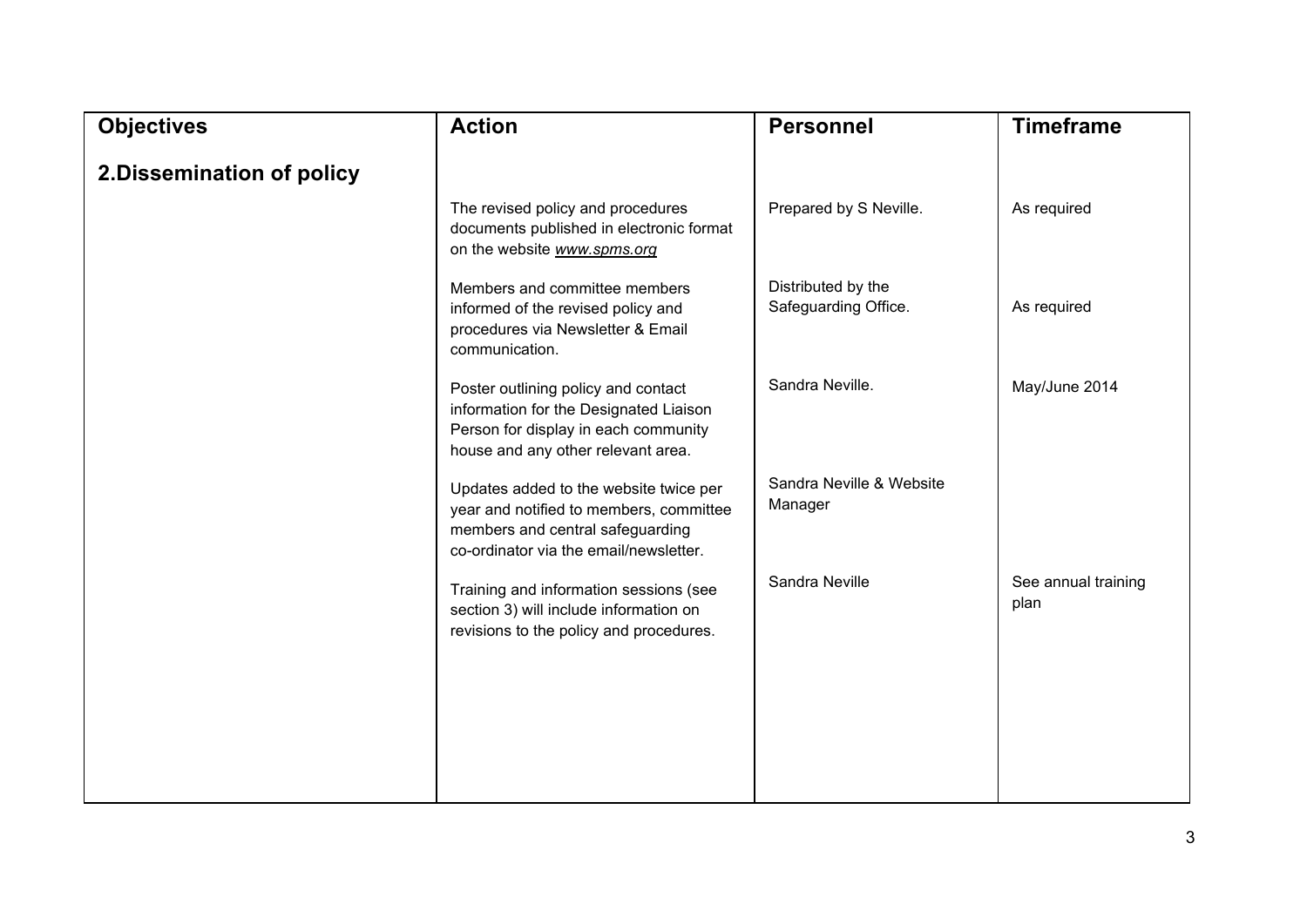| <b>Objectives</b>                                                                                                        | <b>Action</b>                                                                                                                                                                                                                                   | <b>Personnel</b>                                                                                                                                       | <b>Timeframe</b>                                     |
|--------------------------------------------------------------------------------------------------------------------------|-------------------------------------------------------------------------------------------------------------------------------------------------------------------------------------------------------------------------------------------------|--------------------------------------------------------------------------------------------------------------------------------------------------------|------------------------------------------------------|
| 3. Implementation of policy<br>To support implementation of safeguarding<br>policy the following measures will be taken: |                                                                                                                                                                                                                                                 |                                                                                                                                                        |                                                      |
| Structures and personnel in place                                                                                        | At society level the following structures<br>and roles have been established: Irish<br>Regional Safeguarding Committee;<br>Safeguarding Officer: Support Persons;<br>Advisers; Designated Liaison Person;<br>Deputy Designated Liaision Person. | Names of Irish regional team,<br>safeguarding officer and<br>committee members are on the<br>website<br>The DLP is Sandra Neville and<br>deputy DLP is | Work and roles review                                |
|                                                                                                                          | During 2015 the members of each will<br>review their roles and their work to date.                                                                                                                                                              |                                                                                                                                                        | at a meeting in 2015<br>(Safeguarding<br>Committee). |
|                                                                                                                          | Implement outcomes of review of<br>roles and work                                                                                                                                                                                               |                                                                                                                                                        | To be decided by<br>members                          |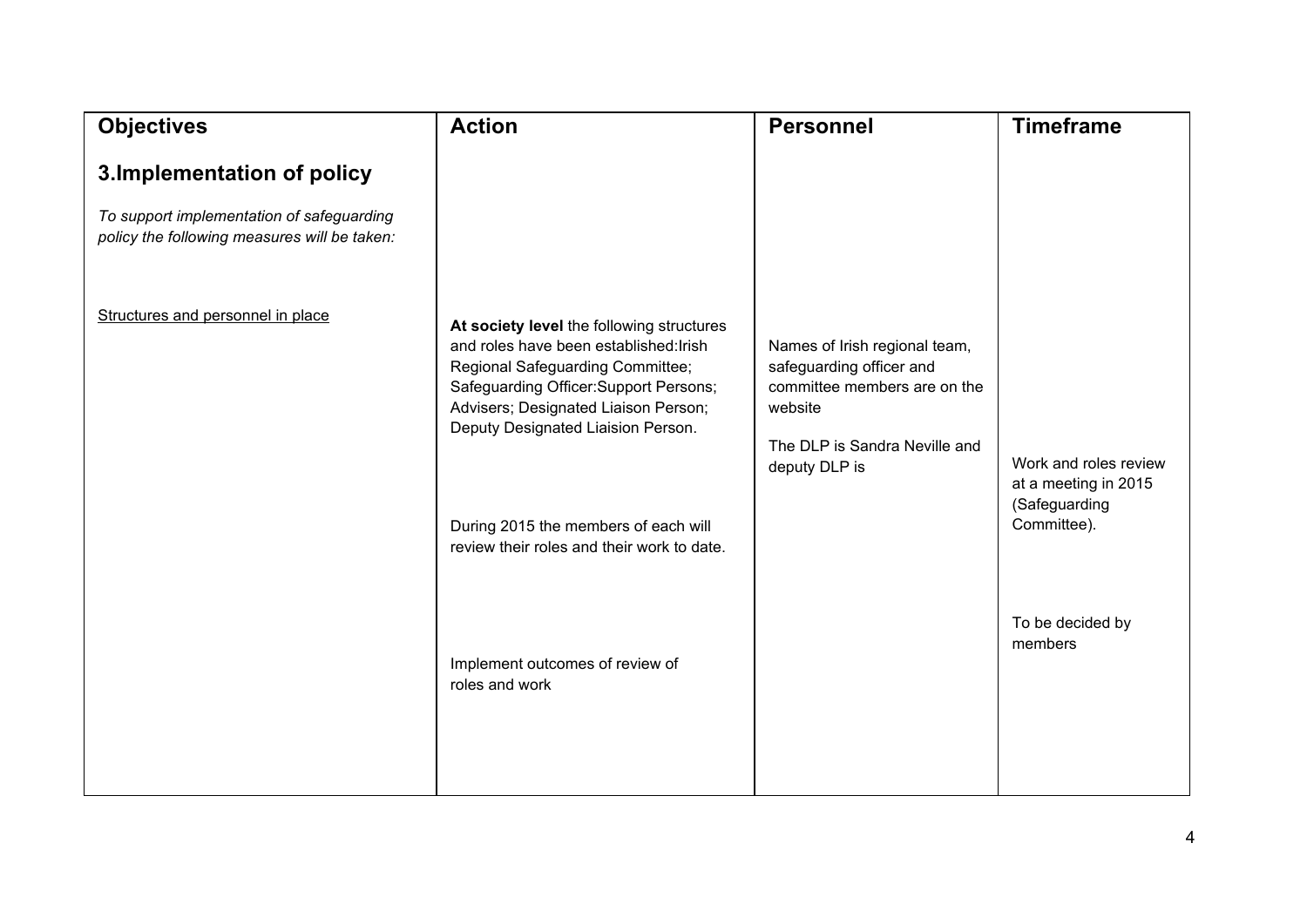| <b>Objectives</b>        | <b>Action</b>                                                                                                                                                                                                                                                                                                                                         | <b>Personnel</b>                                                                 | <b>Timeframe</b>                                                                       |
|--------------------------|-------------------------------------------------------------------------------------------------------------------------------------------------------------------------------------------------------------------------------------------------------------------------------------------------------------------------------------------------------|----------------------------------------------------------------------------------|----------------------------------------------------------------------------------------|
|                          | At society level: disseminating<br>information on required processes and<br>procedures and ensure that activities run<br>within the society are provided in a<br>manner which supports the safety and<br>well being of the children involved - by<br>meeting the volunteers, providing<br>assistance as needed, conducting checks<br>and annual audit | Safeguarding Officer.                                                            | Protocol on recruitment<br>and duration of<br>appointment put in<br>place during 2014. |
|                          | An annual training plan is in place,<br>approved by the Safeguarding Committee<br>and the NBSCCI.                                                                                                                                                                                                                                                     | Sandra Neville & safeguaridng<br>committee.                                      | May 2014                                                                               |
| <b>Training provided</b> | <b>Training Needs Analysis</b>                                                                                                                                                                                                                                                                                                                        | To be identified by the<br>Safeguarding Committee and<br>organised by S Neville. | June 2014                                                                              |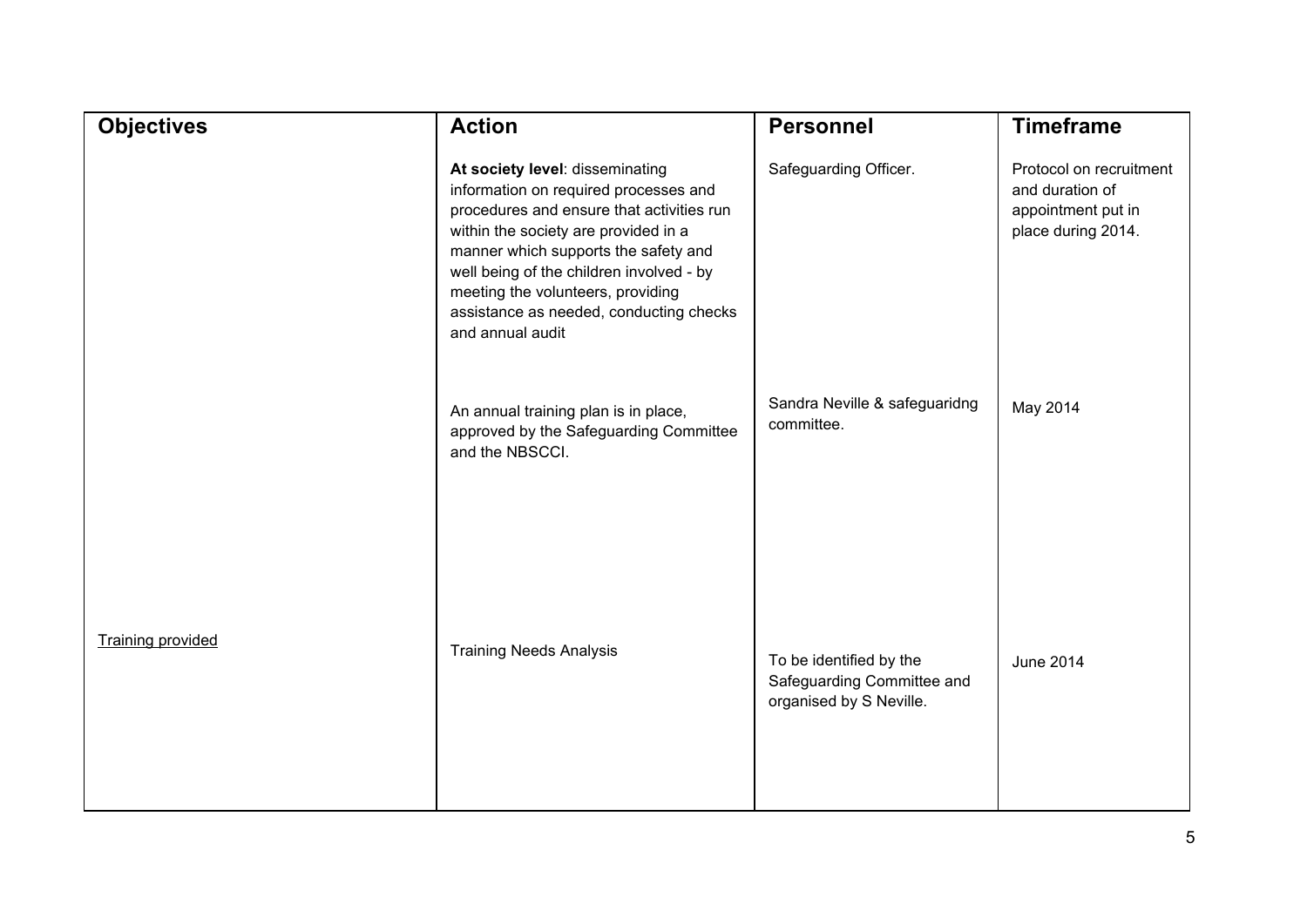| <b>Objectives</b>               | <b>Action</b>                                                                                                                                                                                                                                                               | <b>Personnel</b>                                                                              | <b>Timeframe</b>     |
|---------------------------------|-----------------------------------------------------------------------------------------------------------------------------------------------------------------------------------------------------------------------------------------------------------------------------|-----------------------------------------------------------------------------------------------|----------------------|
| <b>Training provided</b>        | At least one Safeguarding Children<br>training session provided annually for<br>staff, volunteers, members, safeguarding<br>representatives, and relevant others<br>(*including members of the Safeguarding<br>Committee).<br>Information sessions offered to<br>personnel. | Sandra Neville & Guest<br>Speakers.                                                           | As required          |
|                                 | Training and support for Safeguarding<br>personnel                                                                                                                                                                                                                          | eg Support Persons, advisers,<br>designated liaison person<br>leadership team will be invited | 2014/2015            |
|                                 | Other training needs, identified by the<br>Safeguarding Children Committee.                                                                                                                                                                                                 | to attend NBSCCI organised<br>training                                                        | As required          |
| Provision of advice and support | At society level - advice and support<br>available to members, SR, individuals                                                                                                                                                                                              | Sandra Neville/Regional team                                                                  | On a continued basis |
|                                 | In case of disclosure or allegations of<br>abuse - the Designated Liaison Person<br>and Support Person or Adviser, as<br>appropriate, will be available                                                                                                                     |                                                                                               |                      |
|                                 | Advice and support from NBSCCI/Tusla                                                                                                                                                                                                                                        |                                                                                               |                      |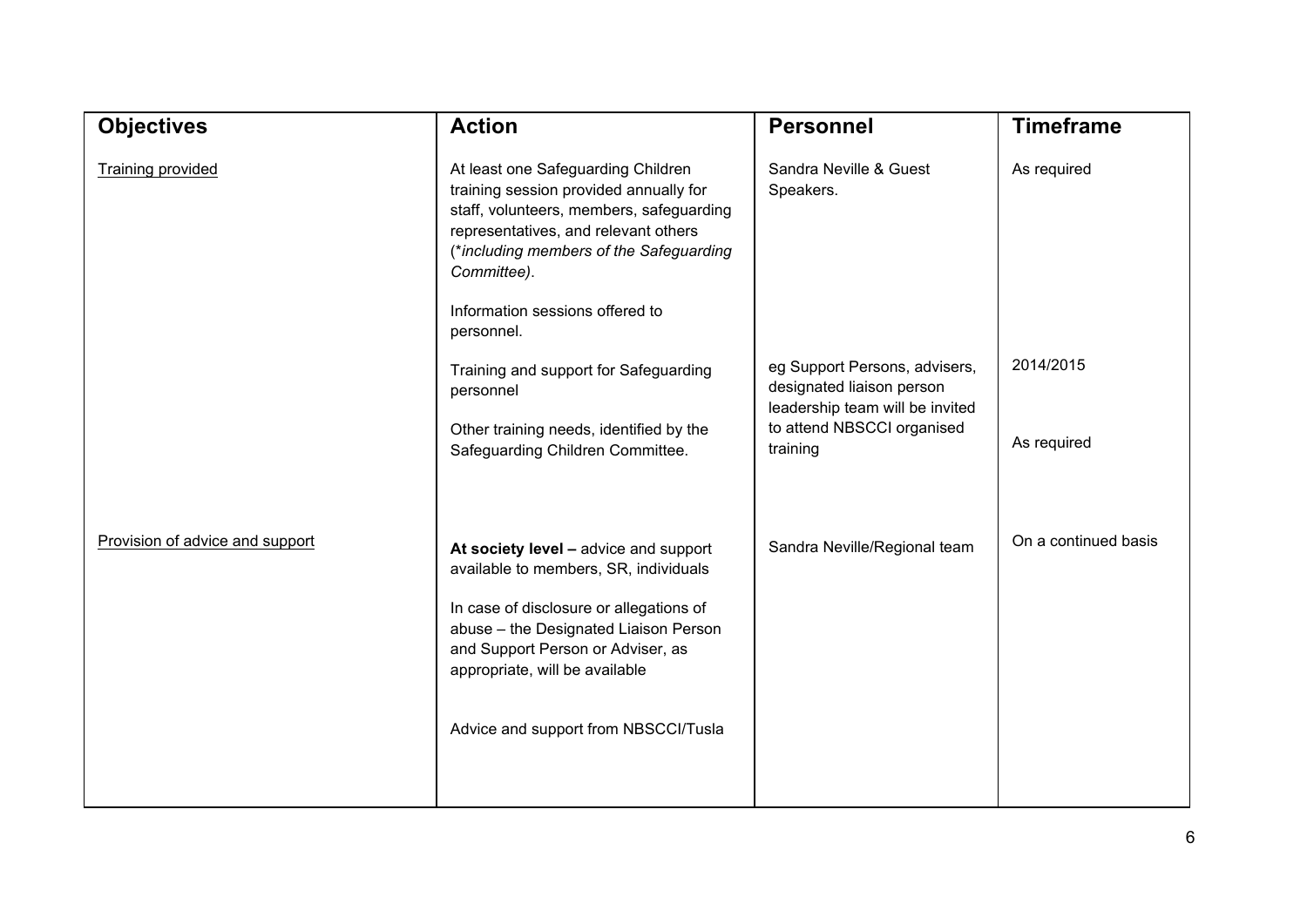| <b>Objectives</b>                                      | <b>Action</b>                                                                                                                         | <b>Personnel</b>                                                           | <b>Timeframe</b>    |
|--------------------------------------------------------|---------------------------------------------------------------------------------------------------------------------------------------|----------------------------------------------------------------------------|---------------------|
| Attention to communicating the safeguarding<br>message | A safeguarding communications policy is<br>in place and incorporates the following<br>elements:                                       | Approved by Safeguarding<br>Comm. and circulated                           | September 2014      |
|                                                        | Policy statement and contact details for<br>the Designated Liaison Person displayed<br>in every community house and relevant<br>area. | Contact details are available in<br>the policy document                    |                     |
|                                                        | Policy document available on society<br>website                                                                                       |                                                                            |                     |
|                                                        | Information on policy and procedures<br>disseminated by Sandra Neville/SR                                                             | Sandra Neville and Regional<br>Team.                                       | on continued basis. |
|                                                        | Links established with statutory<br>safeguarding children agencies to<br>establish good working relationships                         | Material to be devised by<br>regional team and S Neville<br>and circulated |                     |
|                                                        | Periodic newsletters                                                                                                                  | Sandra Neville and regional<br>team                                        | October 2014        |
|                                                        | Recording and storage policy and<br>procedures in place                                                                               |                                                                            |                     |
|                                                        |                                                                                                                                       |                                                                            |                     |
|                                                        |                                                                                                                                       |                                                                            |                     |
|                                                        |                                                                                                                                       |                                                                            |                     |